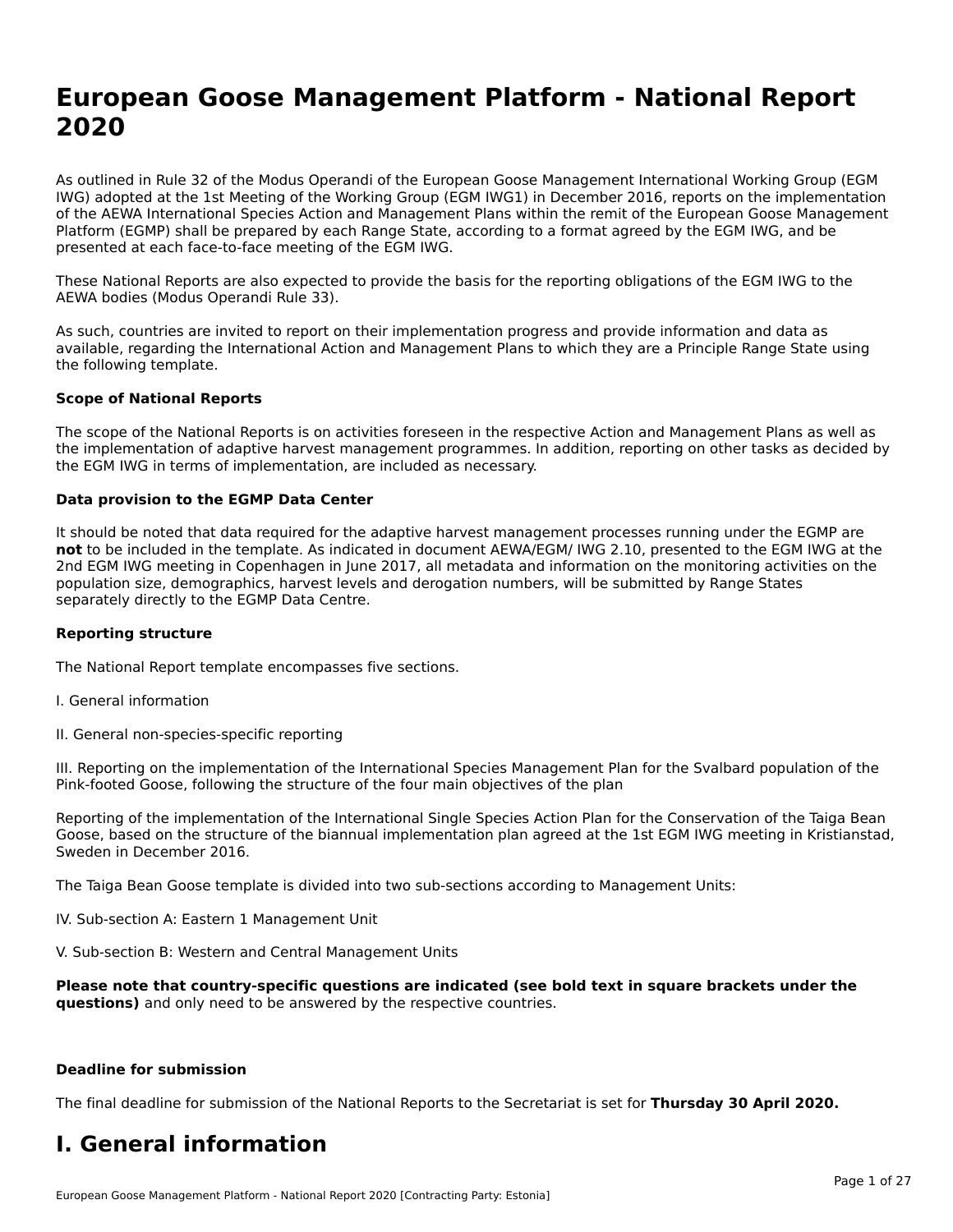### **To be completed by all Range States**

Name of reporting country › Estonia

# **Designated National EGMP Administrative Authority**

Full name of the institution › Ministry of the Environment

Name and title of the head of institution › Meelis Münt, Secretary General

Mailing address - Street and number › Ministry of Environment, Narva mnt 7a

P.O. Box

Postal code› 15172

City › Tallinn

**Country** › Estonia

Telephone › +372 626 2802

E-mail› keskkonnaministeerium@envir.ee

Website

### **Designated National Government Representative (NGR) for EGMP matters**

Name and title of the NGR › Hanno Zingel, Adviser

Affiliation (institution, department) › Ministry of Environment

Mailing address - Street and number > Ministry of Environment, Narva mnt 7a

P.O. Box

Postal code› 15172

City › Tallinn

Country› Estonia

Telephone › (+372) 626 0720

E-mail› hanno.zingel@envir.ee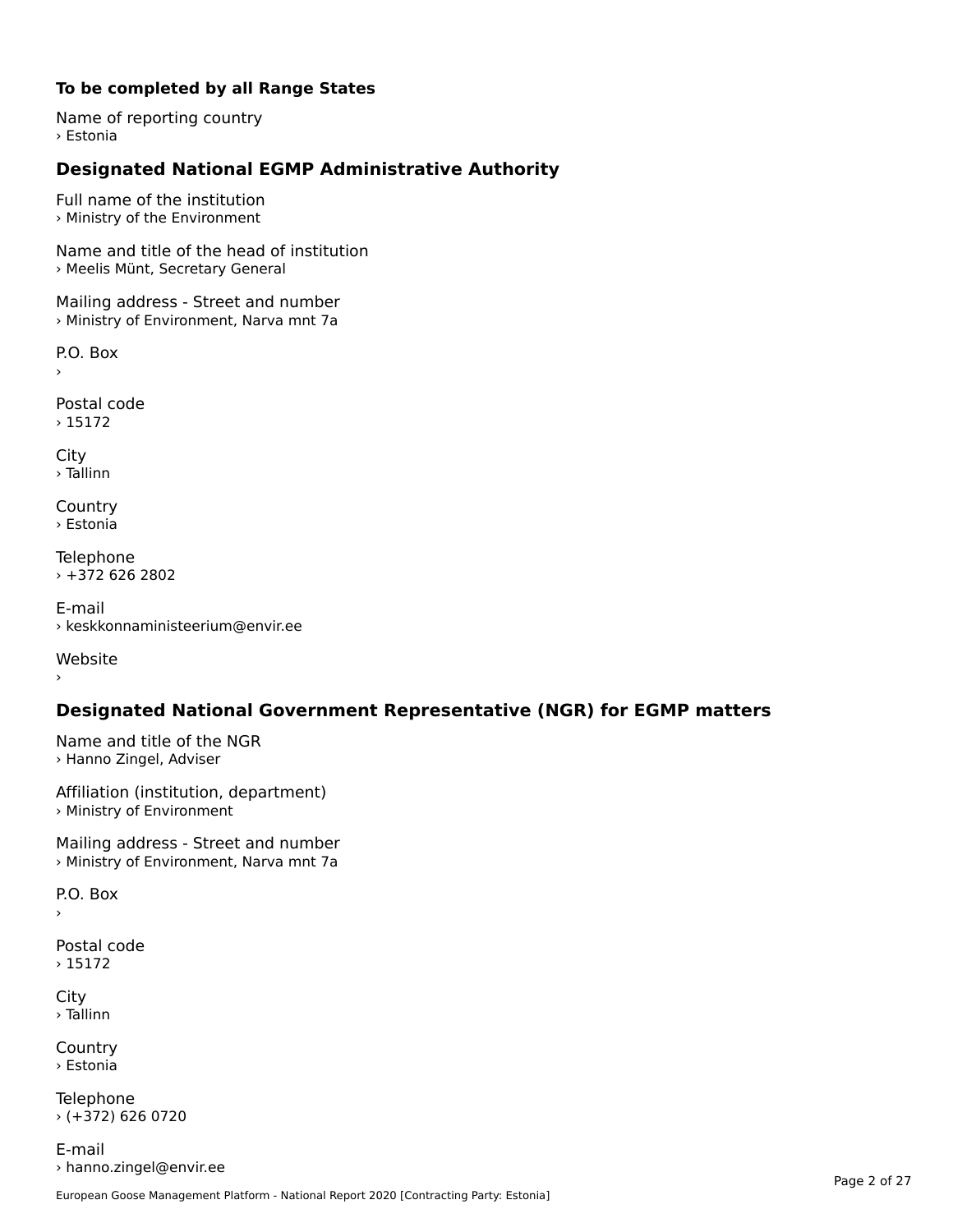Website› www.envir.ee

### **Additional designated National Government Representative (NGR) for EGMP matters (if available)**

Name and title of the NGR› Tõnu Talvi, senior officer

Affiliation (institution, department) › Environmental Board, Nature Conservation Department

Mailing address - Street and number › Viidumäe

P.O. Box

›

Postal code› 93343

**City** › Saaremaa

**Country** › Estonia

Telephone  $\times$  +3725016869

E-mail› tonu.talvi@keskkonnaamet.ee

Website › www.keskkonnaamet.ee

# **Designated National Expert (NE) for EGMP matters**

Name and title of the NE› Aivar Leito, Research Professor

Affiliation (institution, department) › Estonian University of Life Sciences, Chair of Environmental Protection and Landscape Management

Mailing address - Street and number › Kreutzwaldi 5-2C23

P.O. Box

›

Postal code› 51006

**City** › Tartu

**Country** 

Telephone

E-mail›

Website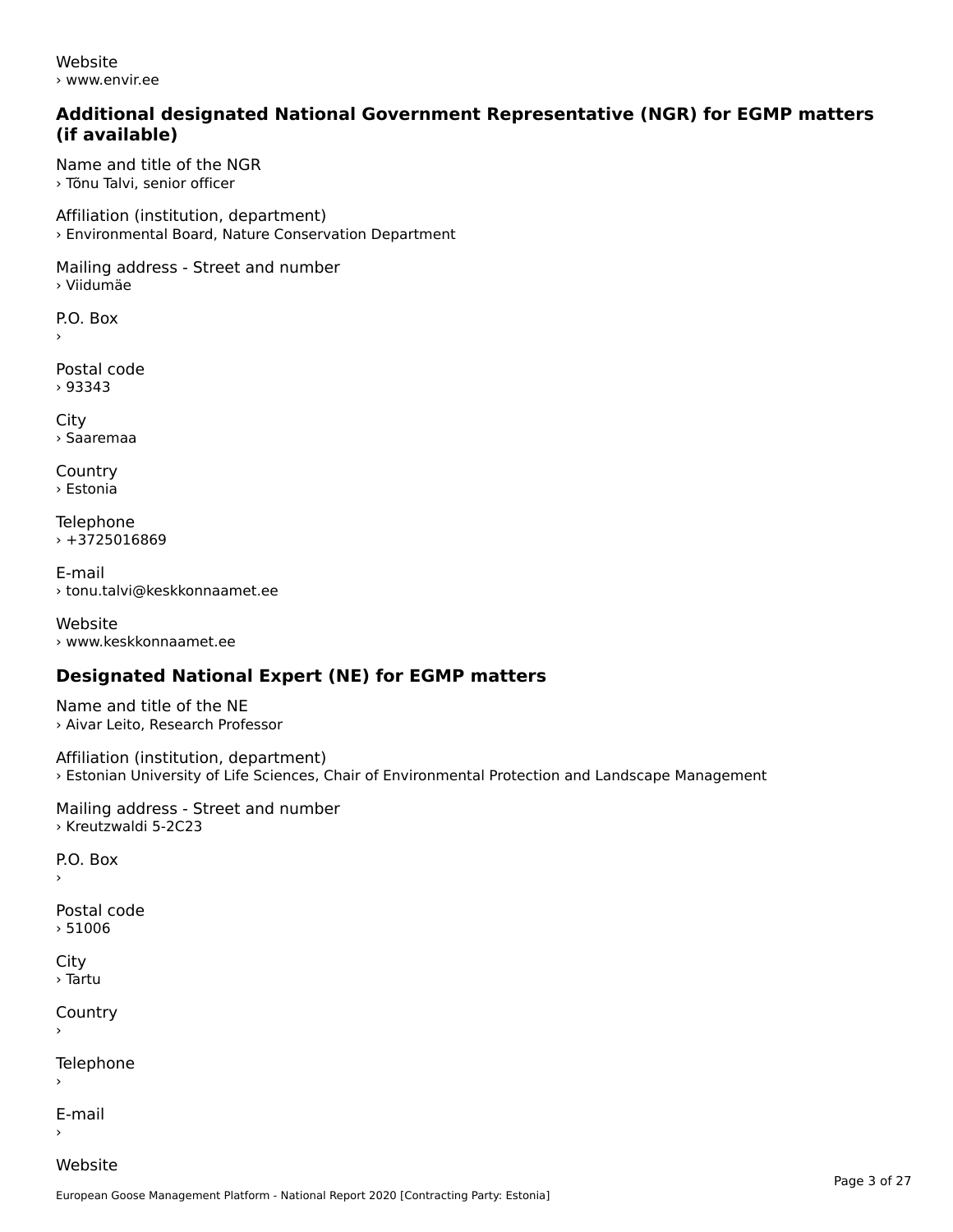# **Additional designated National Expert (NE) for EGMP matters (if available)**

Name and title of the NE Affiliation (institution, department) Mailing address - Street and number  $\overline{P}$ ›Postal code ›City ›**Country Telephone**  $\bar{\phantom{a}}$ E-mail›Website›

›

### **Other relevant institutions/entities/individual experts that have contributed to this report**report

Please insert information on any other relevant institutions/entities/individual experts that have contributed to this report ›

## **Additional information and comments (optional)**

Please insert additional information and comments ›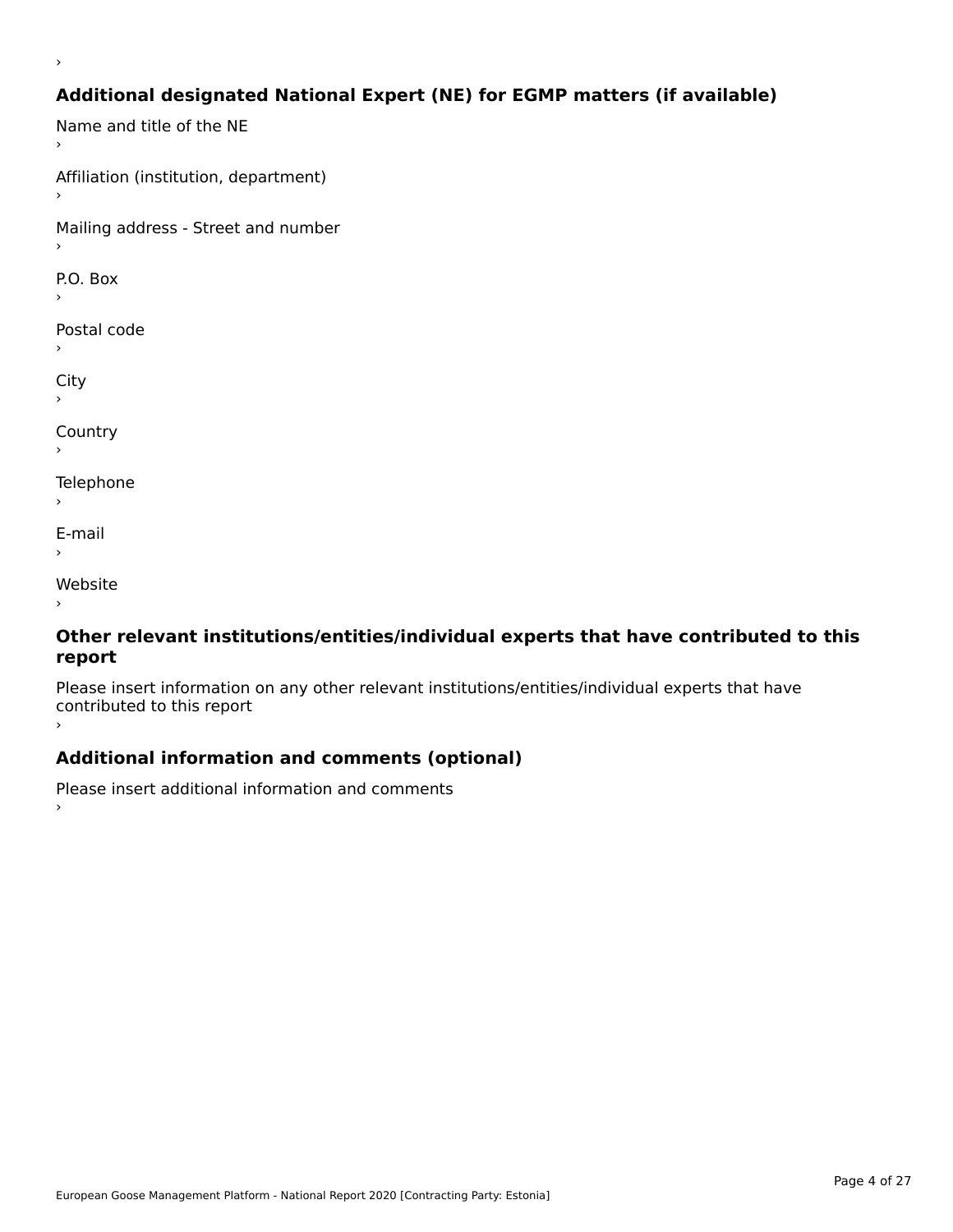### **II. General non-species-specific reporting**

#### **To be completed by all Range States**

II.1. Are you monitoring the level of agricultural conflict (damage, complaints) with geese in your country n.i. Are you monitoring the lever or agricultural connict (damage, complaints) with g<br>on national (centralized for the entire country), regional(sub-national) or local level?

(PfG ISMP p.33, Objective II  $(4+5)$ ) Please select only one option ☑ Yes**☑ Yes**<br>□ No □ No<br>□ Not relevant

Please indicate the level:

Possibility for multiple options гозымнутог mattiple options<br>☑ National (centralized for the entire country)  $\Box$  Regional (sub-national)

☐ Local

›

#### **National (centralized for the entire country) monitoring**

Please provide details on the national monitoring methods, units, frequency and the coverage › monitoring is based on inspection papers, made by governmental body (Environmental Board) officers in the field after farmers notification of damages

Are these national activities species-specific? ∩ne enese national activity<br>Please select only one option ☑ No

Please list the species

#### **Regional (sub-national) monitoring**

Please provide details on the regional monitoring methods, units, frequency and the coverage

Are these regional activities species-specific? Please select only one option ☐ Yes☐ No

Please list the species ›

### **Local monitoring**

Please provide details on the local monitoring methods, units, frequency and the coverage

Are these local activities species-specific? ∩ne enese local decrimed.<br>Please select only one option □ Yes<br>□ No

Please list the species ›

Please explain the reasons

Please explain the reasons ›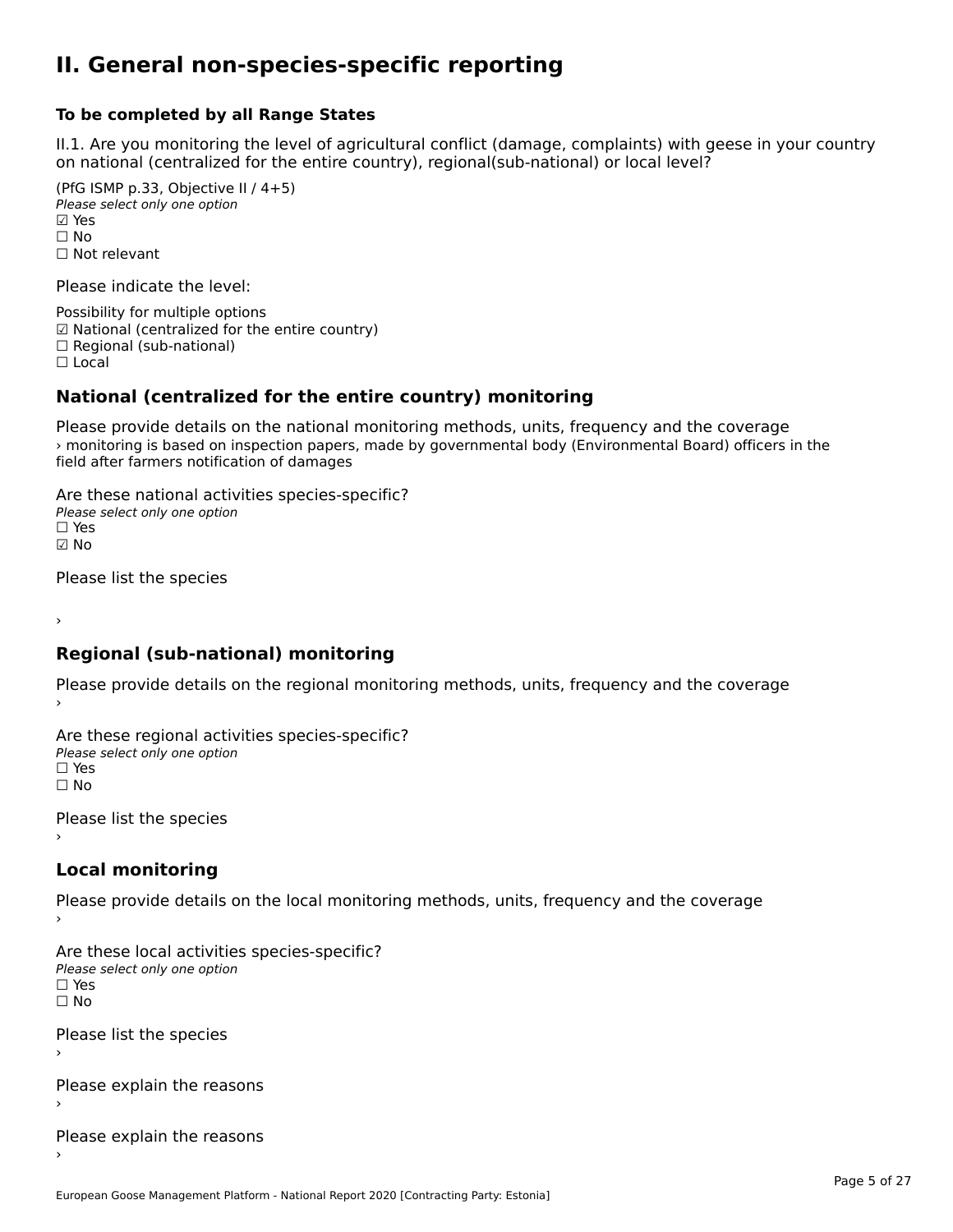II.2. What management measures does your country apply to manage agricultural conflicts related to

(PfG ISMP p. 33, Objective II  $/$  4+5)

Possibility for multiple options

™assibility for maltiple options<br>□ No agricultural conflict related to geese has been recorded in my country  $\Box$  No agricultural conflict related to geese has been recorded in high conflict  $r$ 

 $\Box$  No management measures are applied to manage agricultural commets relations to  $\Box$ 

 $\mathbb Z$  Compensation schemes (payments to farmers for losses e.g. crop damage)

ഇ compensation schemes (payments to farmers for losses e.g. crop damage)<br>□ Subsidy schemes (payments to support farmers to provide for/tolerate geese on their land, replacing agricultural use)

use,<br>☑ Scaring schemes or other preventive measures designed to actively keep geese away from farmland

⊠ Scaring scrientes of other preventive measures designed to a<br>□ Designation of goose foraging areas (accommodation areas)

□ Designation of goose foraging areas (accommodation areas)<br>□ Derogation shooting to keep geese away from sensitive crops and to reduce population size

 $\Box$  Any other management measures to alleviate agricultural conflict

### **No management measures are applied**

Please explain the reasons ›

### **Compensation schemes (payments to farmers for losses e.g. crop damage)**

Please indicate the level at which the schemes are applied

Possibility for multiple options rossibility for multiple options<br>☑ National (centralized for the entire country) ⊠ National (centranzed io<br>□ Regional (sub-national) ☐ Local

Please explain how the damage (yield loss) is determined

› Farmers have to report the damage and fill the form to get compensation. Damage scale is fixed in the field by Environmental Board officers during inspection, thereafter yield loss calculated (based on damaged areas, by Environmental board onicers during inspection, therearter yield loss calcula<br>scale, real or expected yield and medium purchase prices during the season).

Are these schemes species-specific?

∩ne these senemes spee<br>Please select only one option

 $\square$  Yes

☑ No

Please provide details on the species-specific measures

Please provide any other details (e.g. results), if available

Please explain the reasons

› The schemes are species-specific at the level that the damage-causing species is determined, but for the The schemes are species-specific at the lever that<br>rest of the procedure the same protocol is followed.

Is the effectiveness of this scheme evaluated?Please select only one option ☐ Yes☑ No

Please provide details on the evaluation of effectiveness

Please provide any other details (e.g. results), if available

Please explain the reasons

recase explain the reasons<br>The efectiveness of the scheme has been not yet evaluated. Through the contacts with farmers and<br>in the applied limits of the compensation (in representative organisations there has been discussion about the applied limits of the compensation (in representative organisations there has been discussion about the applied in it.<br>Nature Conservation Act there is fixed annual limit 3200 € for one person/year

### **Subsidy schemes (payments to support farmers to provide for/tolerate geese on their land, replacing agricultural use)**land, replacing agricultural use)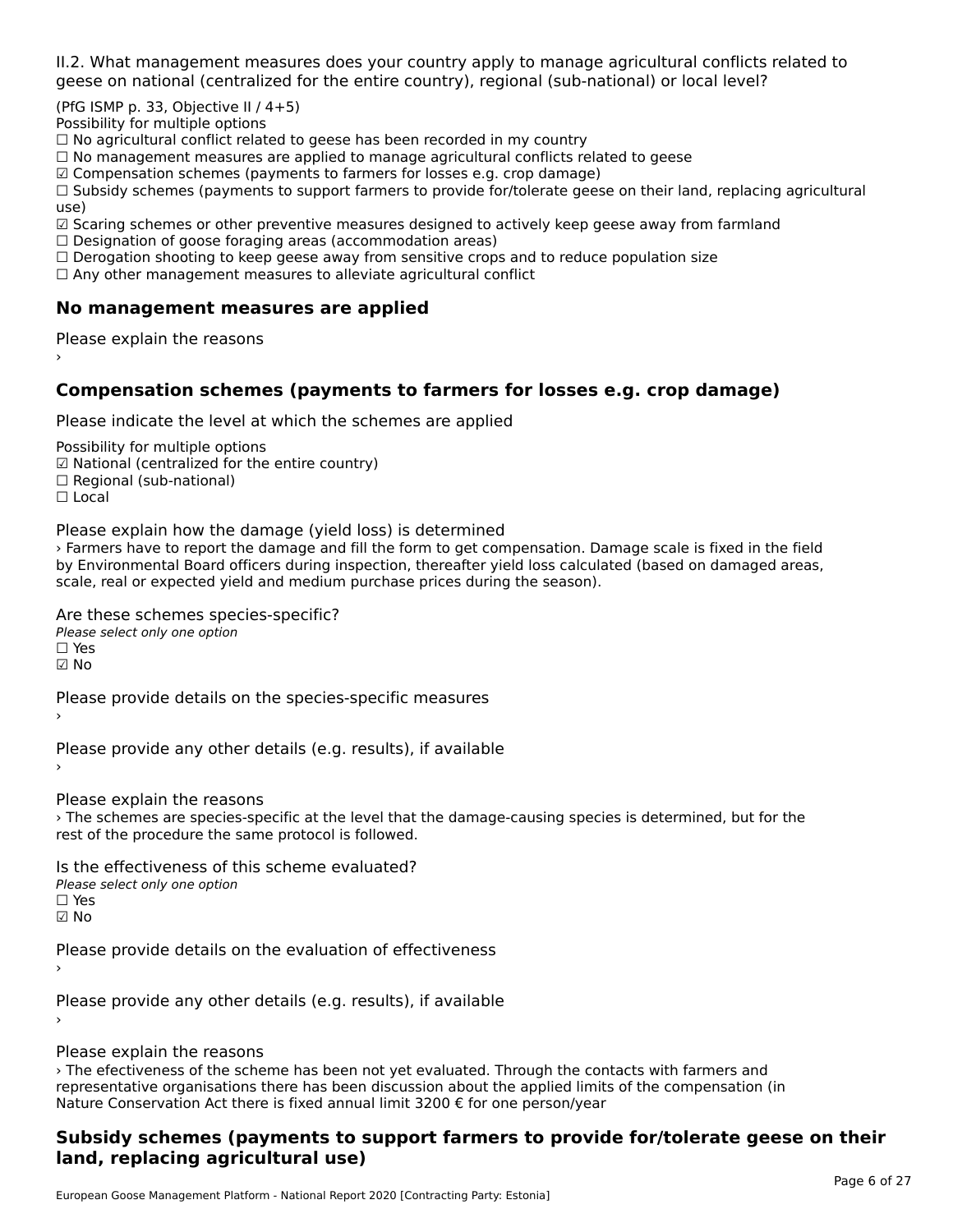Please indicate the level at which subsidy schemes are provided

Possibility for multiple options rossibility for multiple options<br>□ National (centralized for the entire country) □ Regional (centranzed to<br>□ Regional (sub-national) ☐ Local

Please provide details on the subsidy schemes

Are these schemes species-specific?ric criese serientes spec<br>Please select only one option ☐ Yes

☐ No

Please provide details on the species-specific measures

Please provide any other details (e.g. results) if available

Please explain the reasons

Is the effectiveness of this scheme evaluated?Please select only one option ☐ Yesים<br>⊡ No

Please provide details on the evaluation of effectiveness

Please provide any other details (e.g. results) if available

Please explain the reasons

#### **Scaring schemes or other preventive measures designed to actively keep geese awayfrom farmland**

Please indicate the level of the schemes

Possibility for multiple options гозывниу тог mattiple options<br>☑ National (centralized for the entire country)  $\Box$  Regional (sub-national) ☐ Local

Please provide details on the scaring schemes or other preventive measures › In order to be able to get compensation for goose damages at least some kind of scaring, to a reasonable extent, has to be done on the field. Different prevention measures (bird scarers, acoustic scarers etc) extent, has to be done on the neid. Direfent p<br>compensated 50 % by governmental scheme.

Is the effectiveness of this scheme evaluated? □ CIC CILCCLIVENC55 OF C<br>Please select only one option  $\square$  Yes ☑ No

Please provide details on the evaluation of effectiveness

Please provide any other details (e.g. results) if available

### Please explain the reasons

› The efectiveness of the scheme has been not yet evaluated scientifically. Through the contacts with farmers it is quite widely agreed that this is an effective method to prevent at least some of the potential damages.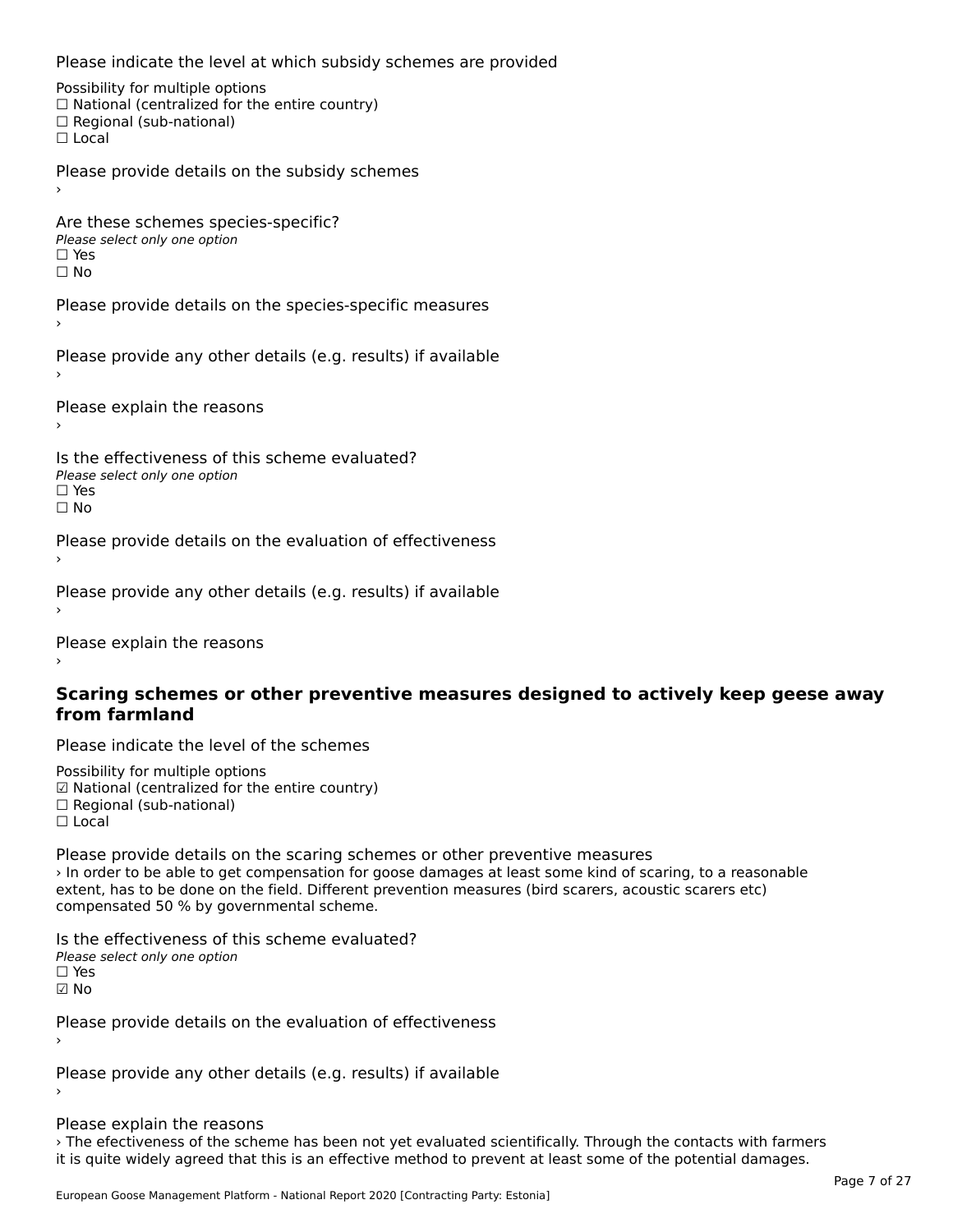## **Designation of goose foraging areas (accommodation areas)**

Please provide details on the foraging areas (accommodation areas)

Please indicate at which level the foraging areas are designated

Possibility for multiple options

rossibility for multiple options<br>□ National (centralized for the entire country)

□ National (centralized io<br>□ Regional (sub-national)

☐ Local

#### Is the effectiveness of accommodation areas evaluated?□ CITC CITCCLIVERESS OF Q<br>Please select only one option □ Yes<br>□ No

Please provide details on the evaluation of effectiveness

Please provide any other details (e.g. results), if available

Please explain the reasons

### **Derogation shooting to keep geese away from sensitive crops and to reduce population size**

Please provide species-specific details on the derogation shooting ›

Please indicate the application level of the derogation shooting

Possibility for multiple options

 $\Box$  National (centralized for the entire country)

 $\Box$  Regional (sub-national)

☐ Local

Is the effectiveness of derogation shooting evaluated?

□ CITC CITCCLIVENC55 OF 0<br>Please select only one option

□ Yes<br>□ No

Please provide details on the evaluation of effectiveness

Please provide any other details (e.g. results), if available

Please explain the reasons

### **Any other management measures taken to alleviate agricultural conflicts**

Please provide details on the management measures that are taken

Please indicate the level of the measures

Possibility for multiple options rossibility for multiple options<br>□ National (centralized for the entire country) □ Regional (centranzed to<br>□ Regional (sub-national) ☐ Local

Are these measures species-specific?Please select only one optionriease<br>□ Yes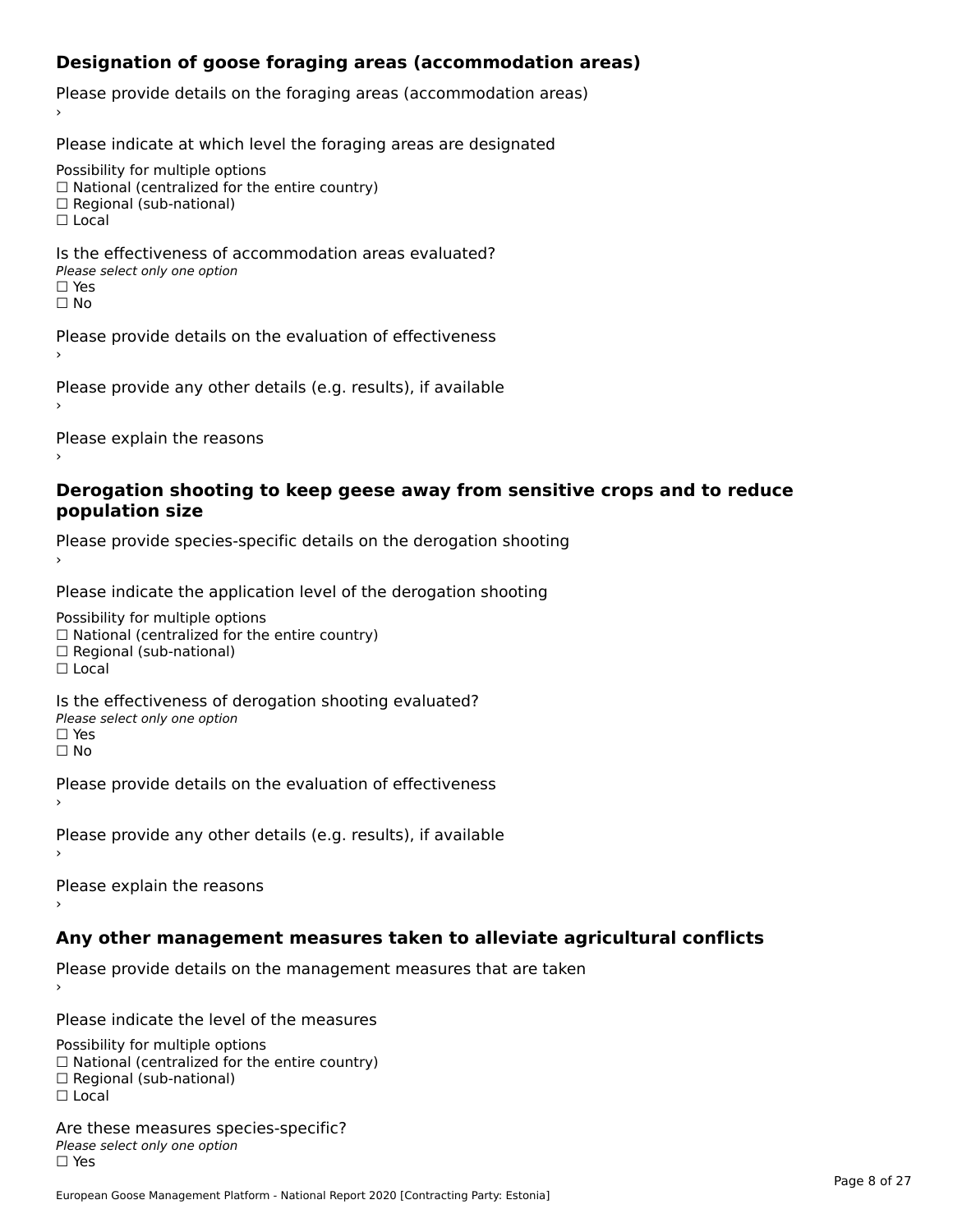#### ☐ No

Please give details on the species-specific measures

Please provide brief details (attach file or provide weblink)

Please explain the reasons

Is the effectiveness of these measures evaluated?□ CIC CILCCLIVENC55 OF C<br>Please select only one option □ Yes<br>□ No

Please provide details on the evaluation of effectiveness

Please provide any other details (e.g. results), if available

Please explain the reasons

II.3. Has your country developed new or adjusted existing legislation to facilitate the implementation of adaptive harvest management within the framework of an ISSAP or ISSMP?

(TBG ISSMP; PfG ISSMP)

Please select only one option ☐ Yes

 $\Box$  Yes

☐ The legislation has been reviewed and no need to adjust existing or develop new legislation has been identified  $\Box$  The regislation has been reviewed and no need to adjust existing or develop hew regislation has been identify and  $\Box$  No, but the development of new or adjustment of existing legislation is currently under political  $\Box$  No, but the development of new or adjustment of existing legislation is currently under technical discussion ☐ The legislation has not been reviewed yet for any possible need of adjustment or development of new legislation □ Tie ie<br>□ Other

Please provide details on the new legislation or the adjustments to existing legislation and the issues riease piu<br>seddressed ›

Please attach the legislation

Please indicate if you have used the Guidance on Implementation of AHM through Domestic Legal Regulations (adopted at EGM IWG3) ∩egalations (aaopted al.<br>Please select only one option □ Yes<br>□ No

Please explain what other guidance has been used instead

Please provide details

Is there an anticipated date to conclude considerations related to development or adjustment of legislation is there an anticipated date to control<br>related to AHM within your country

Is there an anticipated date to conclude considerations related to development or adjustment of legislation Proced to Arm within your country

Please explain the reasons›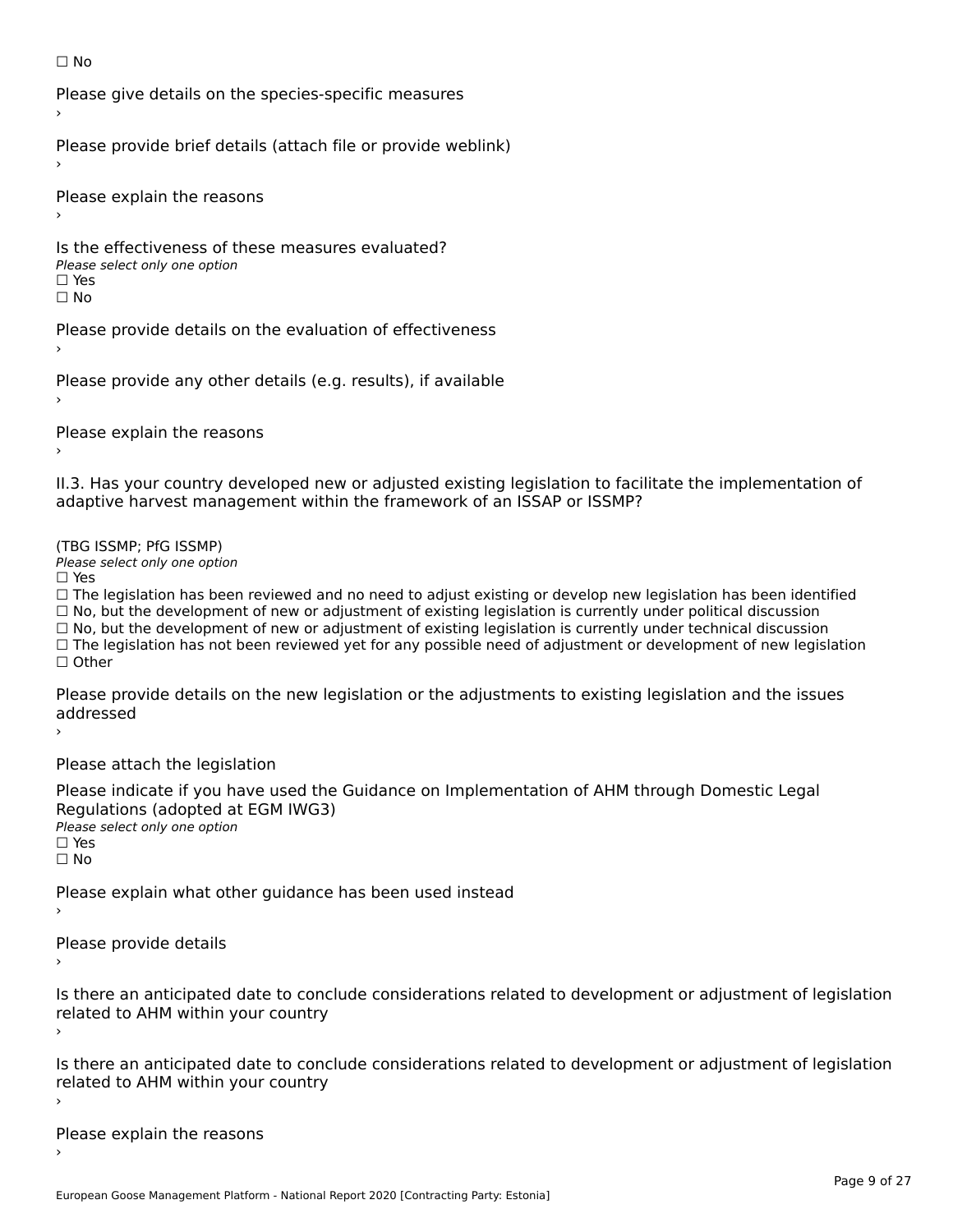Please specify ›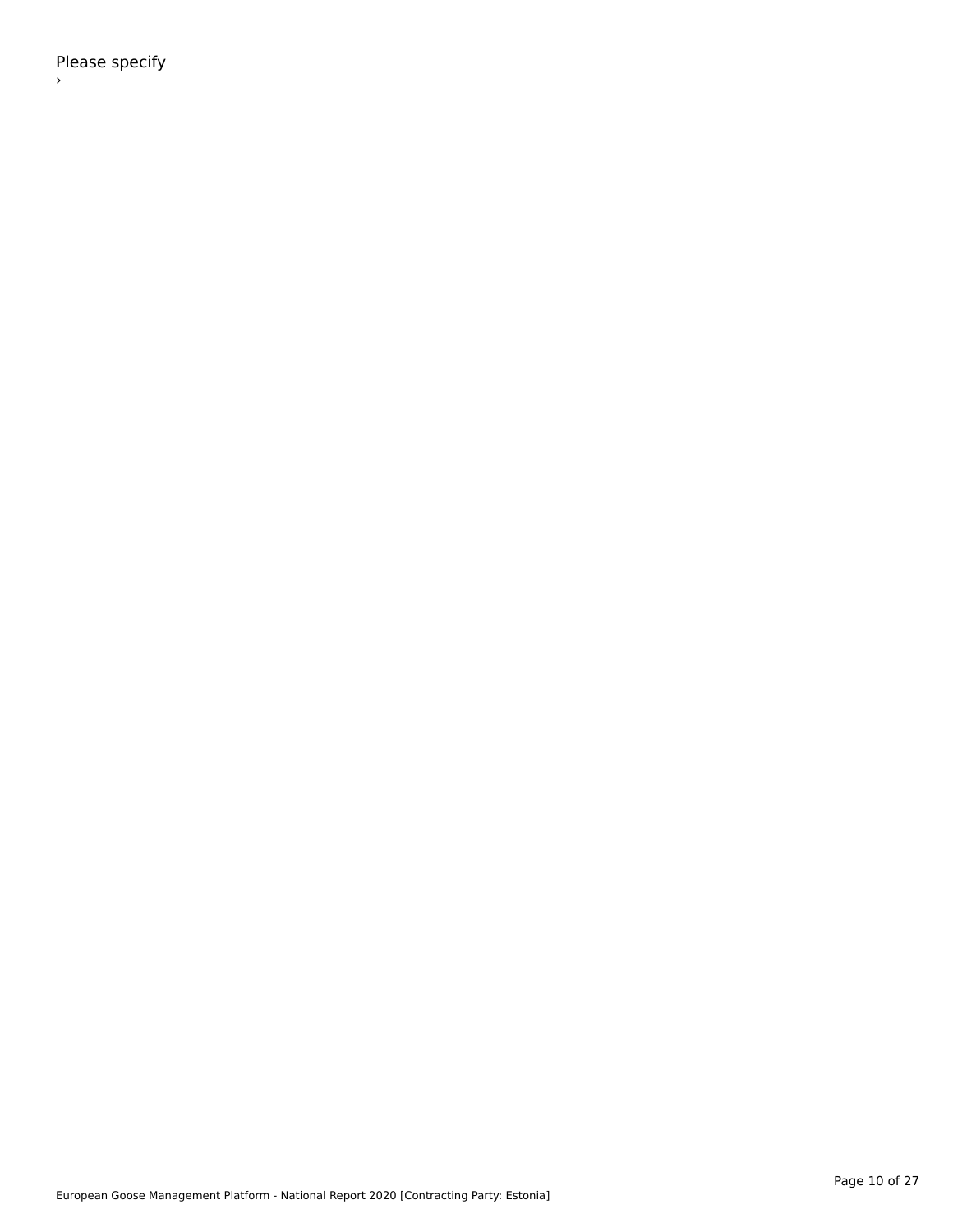# **III. Pink-footed Goose International Species Management Plan (PFG**III. FIIIN-IUULEU GUUSE IIILEI II**atiunai Species Management Fian (FTG**<br>ISMD)

### **Praticipating Range States: Belgium, Denmark, the Netherlands, Norway**

## **General Implementation**

III.1. Does your country have a national (centralized for the entire country), regional (sub-national) or local

(PfG ISMP, p. 29; Objective II+IV/6) Please select only one option *riease select only one option*<br>□ Yes, adopted and being implemented  $\Box$  ies, adopted and being implemented<br> $\Box$  Yes, adopted but not being implemented  $\Box$  A plan(s) is/are being developed ☑ No

Please indicate the level of the plan

Possibility for multiple options rossibility for multiple options<br>□ National (centralized for the entire country) □ National (centralized io<br>□ Regional (sub-national) ☐ Local

#### **National management plan**

Please indicate the date of adoption

 **National** Management Plan

›

Please indicate by whom the plan was adopted

**National** Management Plan ›

Please provide details about the implementing agency

**National** Management Plan ›

Please provide a reference to the plan

**National** Management Plan ›

Please provide a main contact

**National** Management Plan ›

Does the management plan/s promote recreational uses such as tourism and hunting?

(PfG ISMP, p. 33, Objective II+IV/6) Please select only one optionPlease select only one option  $\square$  Yes ☐ No

Please provide more details on the activities

Please indicate the economic, cultural and other value of the recreational activities at national level

Please explain the reasons

### **Regional management plan**

In case of various management plans, please upload a document or table listing all the management plans, $\frac{1}{2}$  case of various management plans, please uploa including the details required in the sections below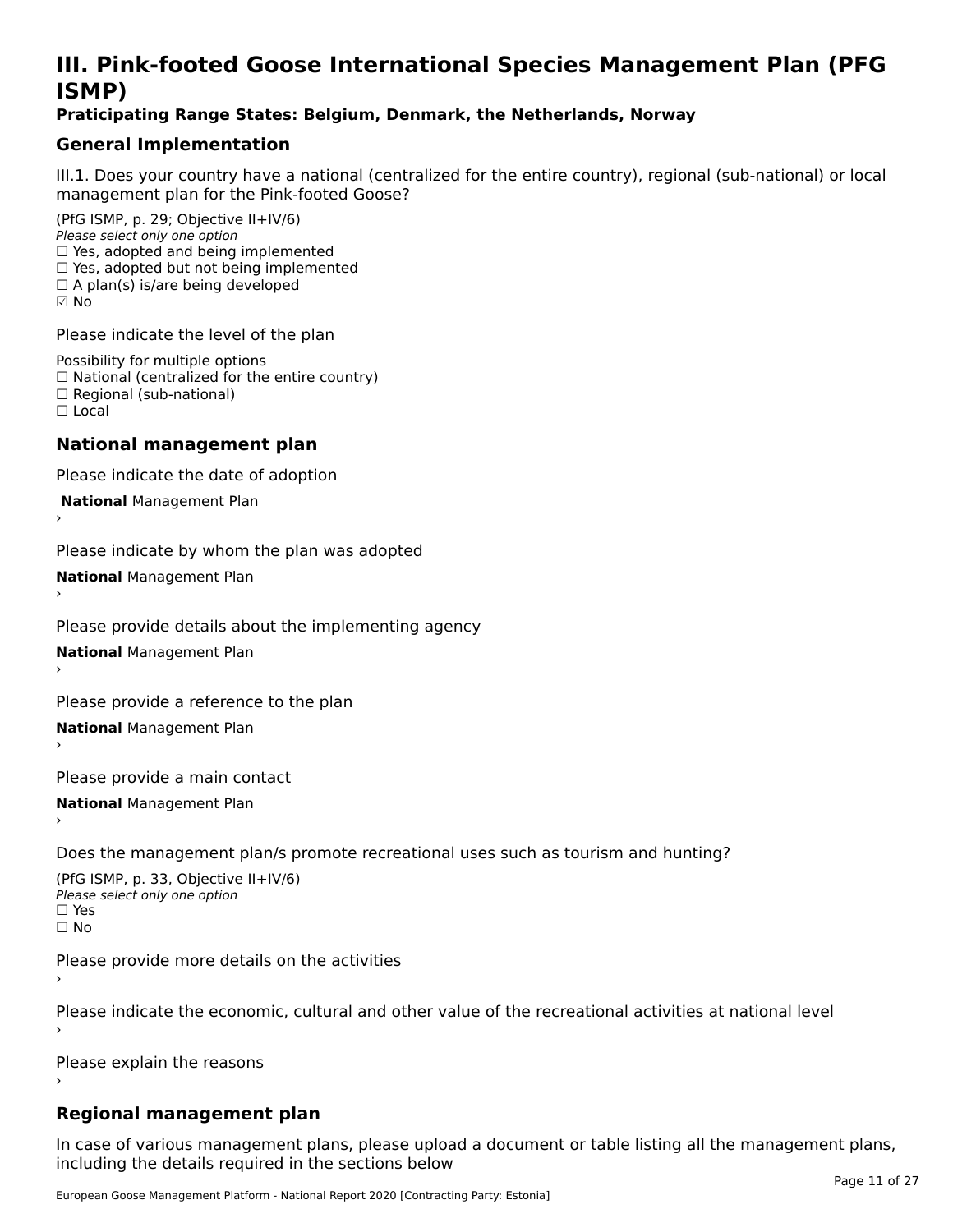Please indicate the region the plan encompasses **Regional** Management Plan

Please indicate the date of adoption **Regional** Management Plan ›

Please indicate by whom the plan was adopted

**Regional** Management Plan

›

Please provide details about the implementing agency

**Regional** Management Plan

Please provide a reference to the plan

**Regional** Management Plan

Please provide a main contact

**Regional** Management Plan

Does the management plan promote recreational uses such as tourism and hunting?

(PfG ISMP, p. 33,Objective II+IV/6) ∩∩ וויוכו פון<br>Please select only one option<br>□ Yes □ Yes<br>□ No

Please provide more details on the activities

Please indicate the economic, cultural and other value of the recreational activities at regional level

Please explain the reasons ›

### **Local management plan**

In case of various management plans, please upload a document or table listing all the management plans, In case of various management plans, please uploa<br>including the details required in the sections below

Please indicate the area the plan encompasses

**Local** Management Plan

Please indicate the date of adoption

**Local** Management Plan›

Please indicate by whom the plan was adopted

**Local** Management Plan

Please provide details about the implementing agency

**Local** Management Plan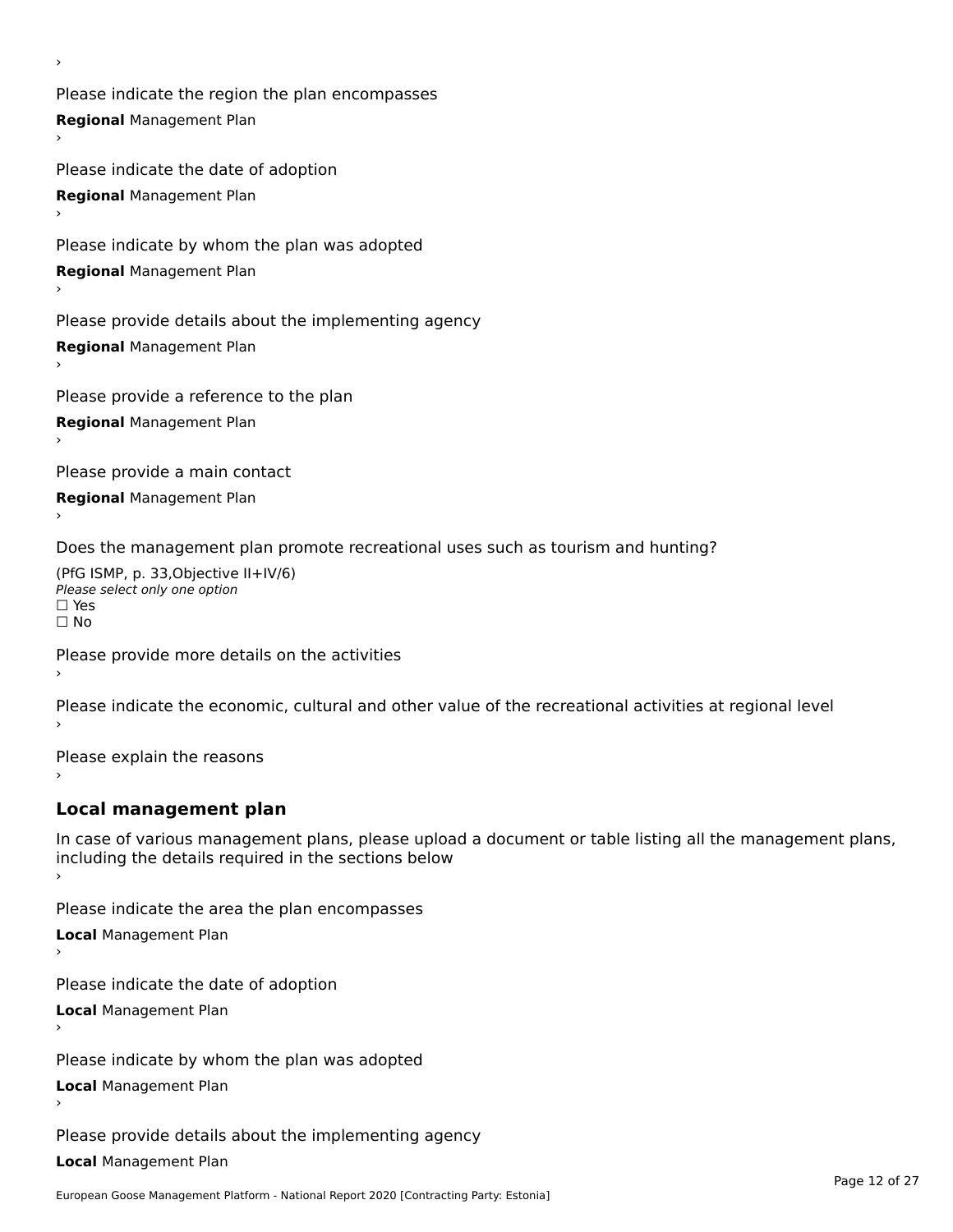Please provide a reference to the plan **Local** Management Plan

Please provide a main contact

**Local** Management Plan

›

Does the management plan promote recreational uses such as tourism and hunting?

(PfG ISMP, p. 33, Objective II+IV/6) Please select only one option☐ Yes☐ No

Please provide more details on the activities

Please indicate the economic, cultural and other value of the recreational activities at local level

Please explain the reasons ›

Please indicate the level of the plan ∩ease marcate the lever of the plan<br>□ National (centralized for the entire country) □ National (centralized io<br>□ Regional (sub-national) ☐ Local

#### **National management plan**

Please indicate the date of adoption National management plan

Please indicate by whom the plan was adopted

National management plan ›

Please provide details about the implementing agency

National management plan

Please provide a reference to the plan

National management plan

Please provide a main contact

National management plan

# **Regional management plan**

Please indicate the region the plan encompasses Regional management plan

Please indicate the date of adoption

Regional management plan

European Goose Management Platform - National Report 2020 [Contracting Party: Estonia]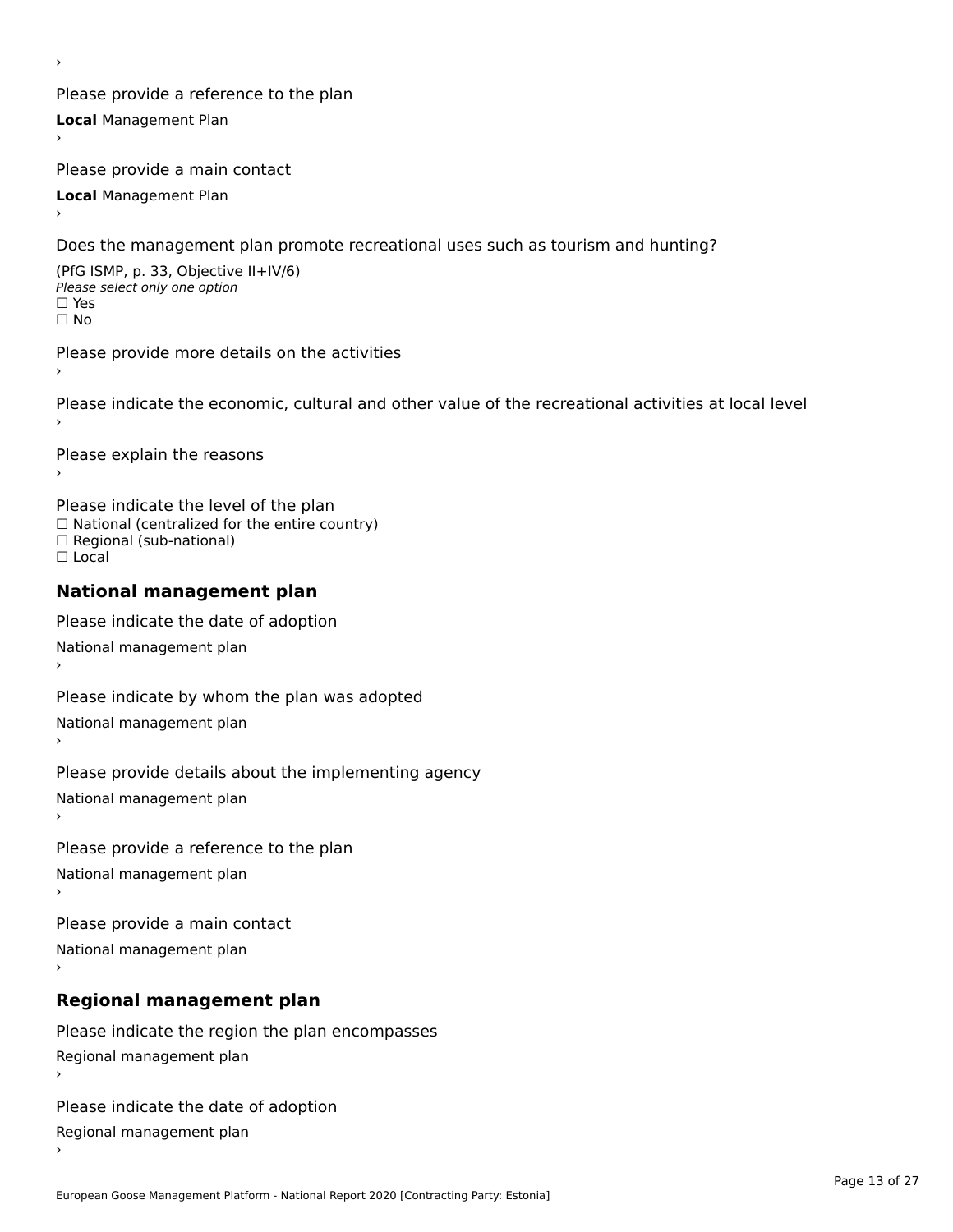```
Please indicate by whom the plan was adopted Regional management plan
Please provide details about the implementing agency Regional management plan
Please provide a reference to the plan Regional management plan
Please provide a main contact Regional management plan
Local management plan
Please indicate the area the plan encompasses Local management plan›Please indicate the date of adoption Local management plan١,
Please indicate by whom the plan was adopted Local management plan›Please provide details about the implementing agency Local management plan١,
Please provide a reference to the plan Local management plan›Please provide a main contact Local management plan١,
In case of various management plans, please upload a document or table listing all the management plans,in case or various management plans, please upload
including the details required in the sections above
Are the management plan/s promoting recreational uses such as tourism and hunting?
```

```
(PfG ISMP, p. 33, Objective II+IV/6)
Please select only one option☐ Yes☐ No
```
Please provide more details on the planned activities

Please explain the reasons›

Please indicate why the plan is not being implemented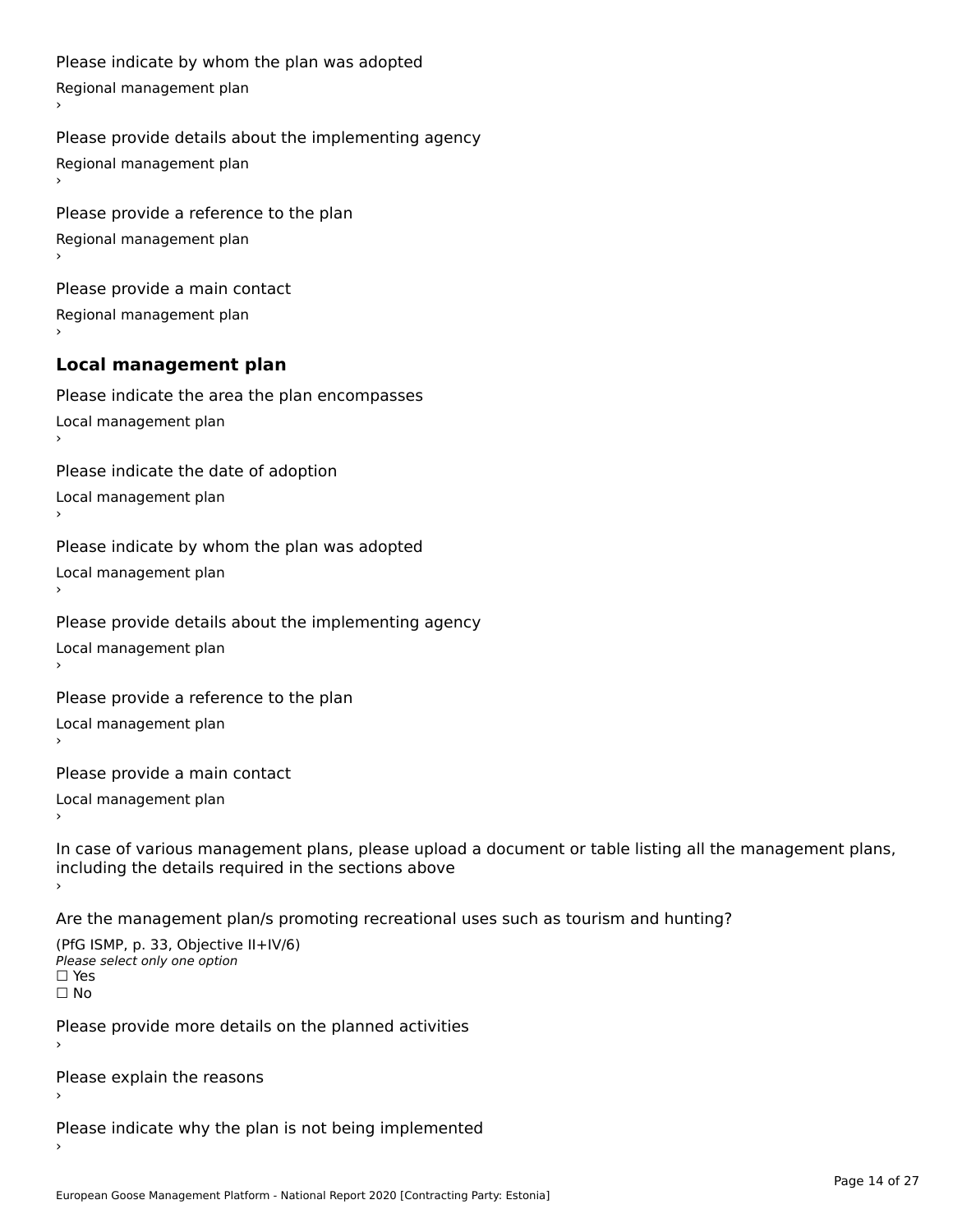Please indicate the timeline for the finalization of the plan

Please indicate when it is expected to be adopted

Please indicate the level of the plan(s) (National, regional, local)

Please explain the reasons

Field for additional information on management plan/s (optional)

III.2. Has your country established a working group to support the implementation of the PfG ISMP?

(PfG ISMP, p. 29, Objective  $I+II+II+IV/1$ ) Please select only one option □ Yes, a working group has been established □ Tes, a working group has been established<br>□ The establishment of a working group is under consideration

Please indicate the type of working group that has been established

Possibility for multiple options ™assibility for multiple options<br>□ National (centralized for the entire country) □ National (centralized io<br>□ Regional (sub-national)  $\Box$  Local

#### **National working group**

›

Please indicate the date of establishment

Please list the working group members and coordinator ›

Please provide details about the functions of the working group ›

Please provide a main contact ›

**Regional working group**

In case of multiple regional working groups, please upload a document or table listing all the working In case of multiple regional working groups, please upload a<br>groups, including the details required in the sections below

Please indicate the region the working group services ›

Please indicate the date of establishment ›

Please list the working group members and coordinator ›

Please provide details about the functions of the working group ›

Please provide a main contact ›

### **Local working group**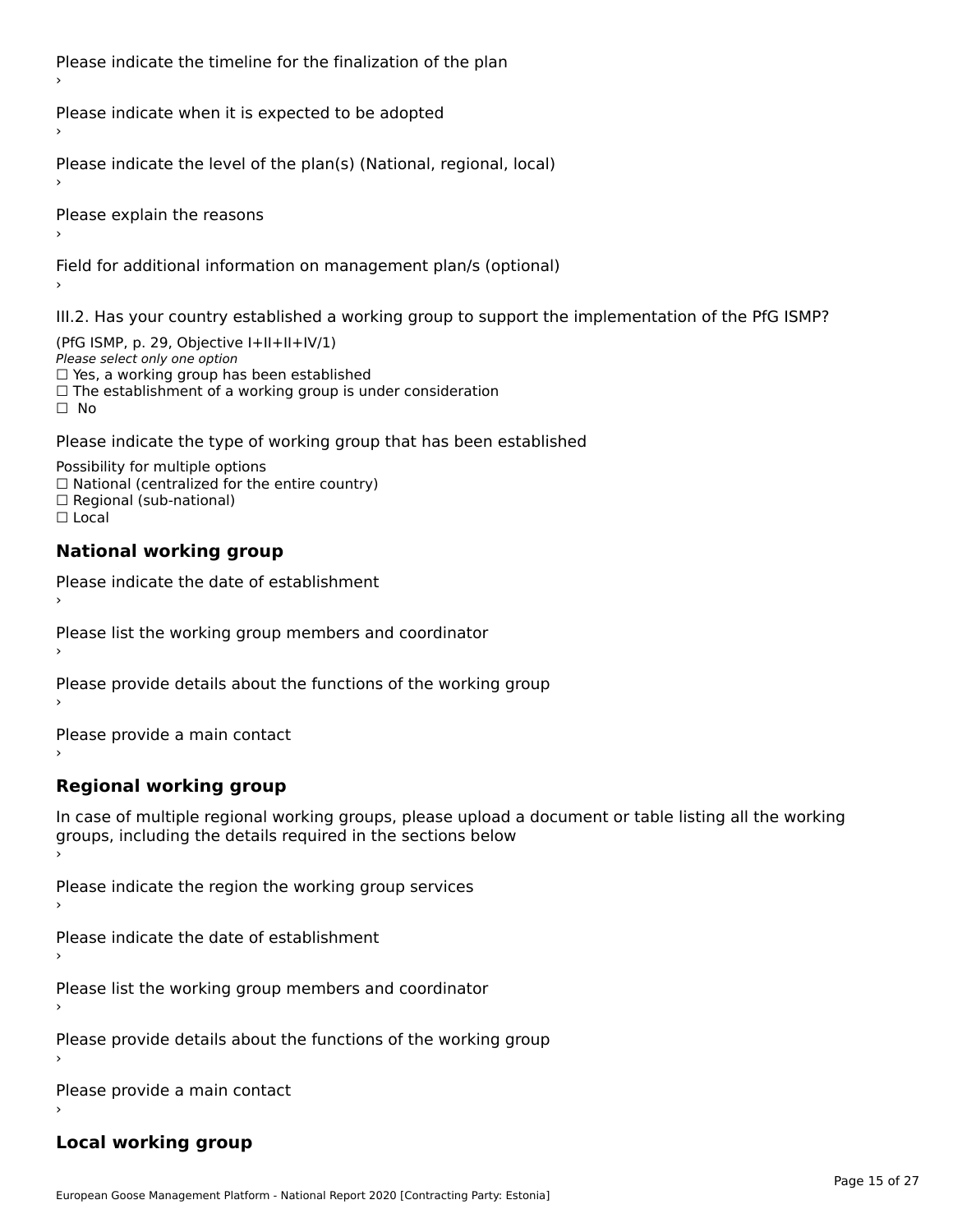In case of multiple local working groups, please upload a document or table listing all the working groups, including the details require in the sections above

Please indicate the area the working group services ›

Please indicate the date of establishment ›

Please list the working group members and coordinator

›

Please provide details about the functions of the working group ›

Please provide a main contact ›

Please indicate by when a decision on the establishment will be taken

Please indicate which existing structure or capacity is responsible for the implementation of the PfG ISMP instead ›

Field for additional information on working group (optional)

### **Objective I. Maintain a sustainable and stable Pink-footed Goose population and its range**range

III.3. Have key sites for the Pink-footed Goose been identified in your country?

(PfG ISMP, p. 32, Objective I/4)Please select only one option ☐ Yes☐ No

Please upload an Excel table and include specific information for each site on the following items

- $1 \quad \alpha$
- 2 Site
- 2 Site<br>3 Size (ha)

د حدد una<br>4 Location (decimal geographic coordinates; and separately upload a map indicating roost and main foraging areas 4 Location<br>if possible)

- 5 Main habitat types
- 6 Has this site been afforded appropriate designation status at international levels (e.g. Ramsar site, SPA, etc.)? 6. Bestweetter status
- 6a Designation status<br>6b Date of designation
- 
- 6c Any other relevant information
- 7 Has this site been afforded appropriate protected area status at national levels? 7a Designation status
- 7a Designation status<br>7b Date of designation
- 
- 7c Any other relevant information
- 8 Does a management plan exist that address the conservation requirements of pink-footed geese?
- 8a Provide brief details e.g. about the hunting regulations and other management regimes ›

Please explain the reasons

III.4. Are measures being taken to restore and/or rehabilitate Pink-footed Geese roosting and/or feeding habitats?

 $(PCI GMP, p. 33, Qb)$  is the I+II/7) Possibility for multiple optionsPossibility for multiple options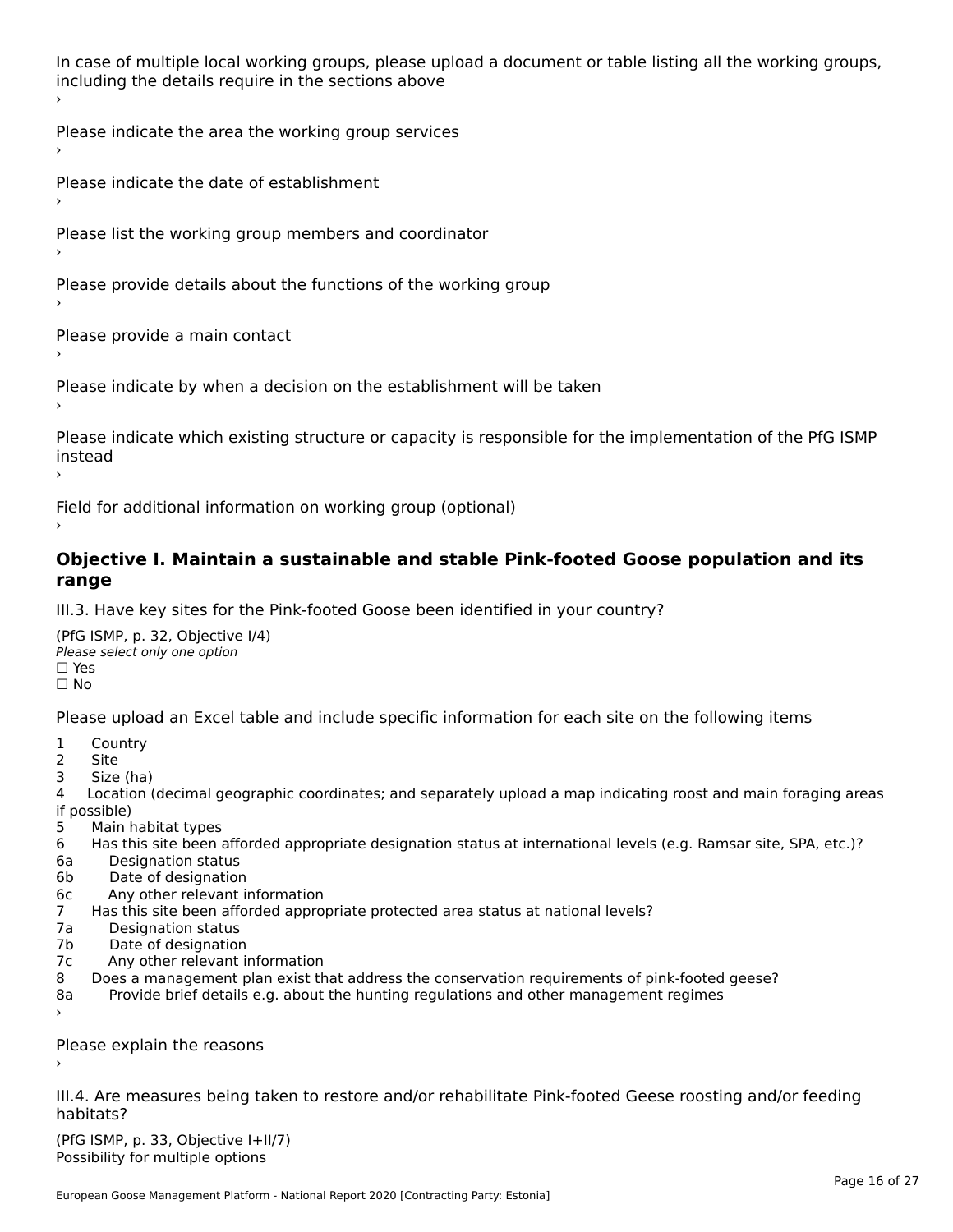☐ In staging areas □ in staging areas<br>□ In the wintering areas ☐ Not relevant

# **In the staging areas**

```
Please provide brief details, listing sites and measures ›
```
#### **In the wintering areas**

Please provide brief details, listing sites and measures ›

Please explain the reasons

III.5. Has a programme for prevention of Pink-footed Goose breeding on mainland been developed and implemented in your country?

(PfG ISMP, p. 31, Objective I+II+II/2)

**[only for Norway]**

Please select only one option riease select only one option<br>□ Yes, the programme is being implemented

 $\Box$  ies, the programme is being implemented to date  $\Box$  Yes, but the programme is not being implemented to date

 $\Box$  No, but a programme is under development

Please provide information on measures taken to date

Please provide results, if available

Please provide brief details on the measures and timeline of the programme

Please explain why it has not been implemented

Please provide brief details and expected date of enacting it

Please provide details on any other relevant activities undertaken, if any›

**Keep agricultural conflicts to an acceptable level**

III.6. Are agricultural conflicts related to Pink-footed Geese (e.g. crop damage) currently at an acceptable

```
(PfG ISMP, p. 33, Objective II (4+5))
Please select only one option
☐ Yes☐ No
```
Please indicate how these conflicts are being addressed

Please indicate how these conflicts are being addressed›

Please provide further details, as necessary ›

# **Objective III. Avoid increase in tundra vegetation degradation on the breeding range**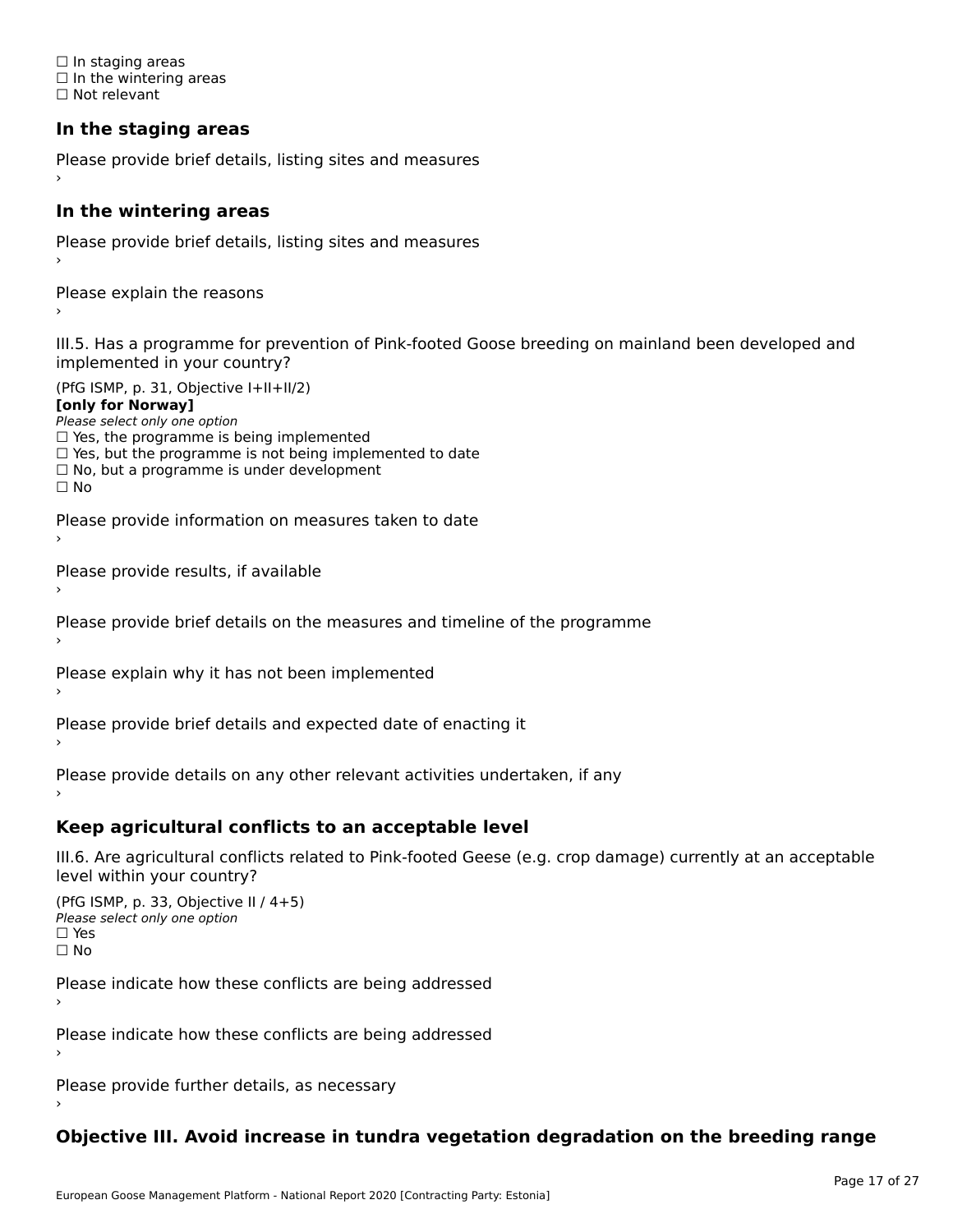III.7. Is the extent of arctic tundra degradation on Svalbard caused by the Pink-footed Goose monitored?

(PfG ISMP, p. 33-34, Objective III /8) **[only for Norway] Please select only one option** □ Yes<br>□ No

Please provide details on the type of monitoring activities (who is conducting them and how they are riease prov ›

Is there an increase in the level of degradation of the arctic tundra? □ CitCre dir increduce in c<br>Please select only one option □ Yes<br>□ No

Please provide any results or evidence

Please provide any results or evidence

Please explain the reasons

›

### **Objective IV. Allow for recreational use that does not jeopardize the population**

III.8. Does your country promote and/or implement (in the past three years) any national or regional (sub $m.0.168$  your country promove and/or miplement (in the past time years) any national or

(PfG ISMP, p. 31, Objective VI/3) **[only Norway and Denmark]** Possibility for multiple options ☐ Wise use hunting practices  $\Box$  wise use numing practices<br> $\Box$  Best practices to reduce crippling rates □ Best practices to reduce cripping rates<br>□ Self-organization and coordination of local hunting □ Sen-organization and coordination or local nunting<br>□ No campaigns, programmes or activities have been implemented

# **Wise use hunting practices**

Please provide brief details (attach files or provide web links, if available) ›

### **Best practices to reduce crippling rates**

Please provide brief details (attach files or provide web links, if available)

## **Self-organization and coordination of local hunting**

Please provide brief details (attach files or provide web links, if available)

Please explain the reasons

### **Optionally, please provide any other information related to the implementation of the PfG ISMP**

Please provide further information here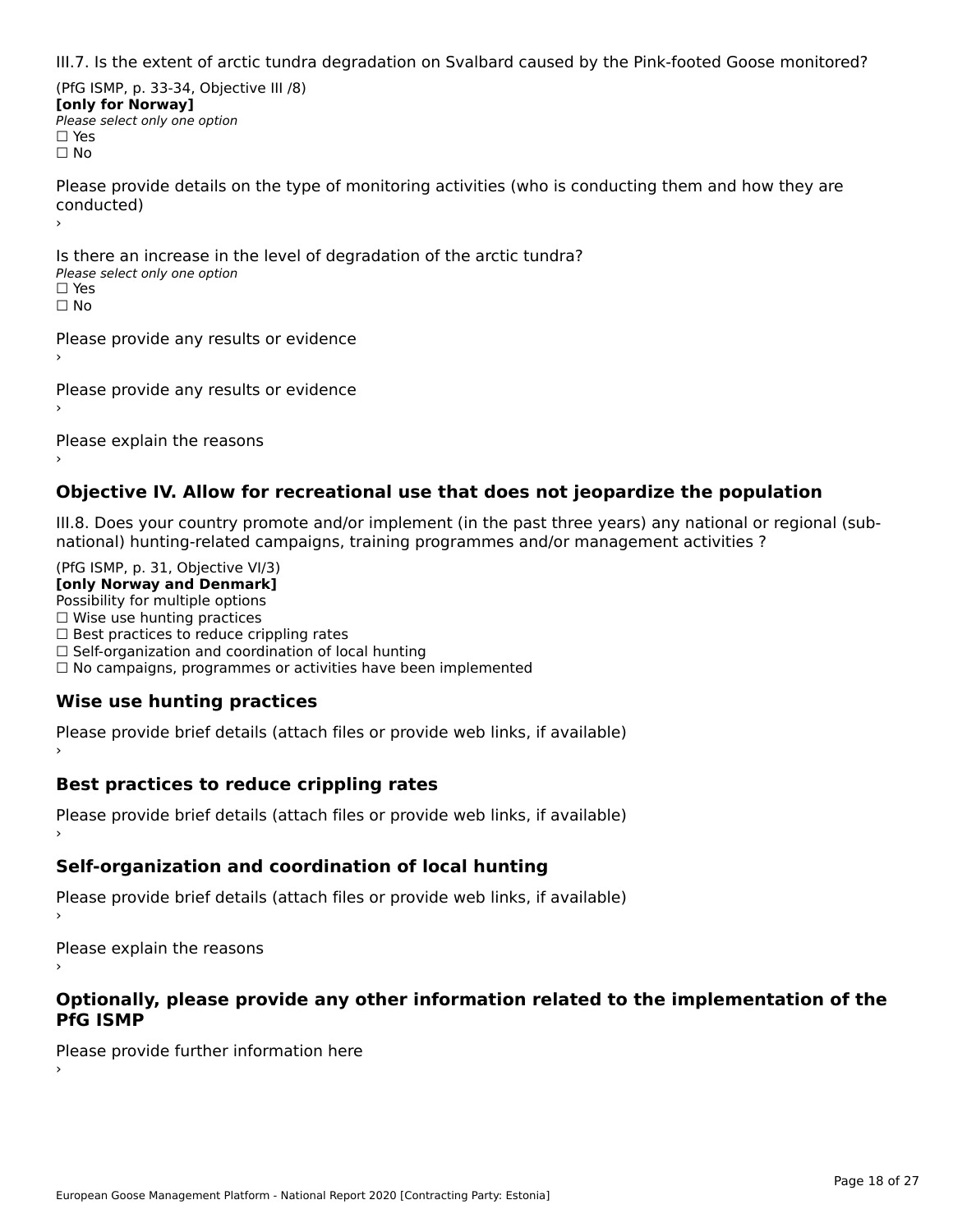#### **IV. Sub-section A: Taiga Bean Goose International Single Species Action Plan (TBG ISSAP) - Eastern 1 Management UnitAction Plan (TBG ISSAP) - Eastern 1 Management Unit**

Participating Range States**: Belarus, Estonia, Germany, Latvia, Ukraine** 

### **Objective 1. Increase survival rate of adults**

### **Result 1.1 Legal harvest does not jeopardize an increase of adult survival rates**

IV.1. Has your country developed and adopted legislation for the closure of hunting of TBG to allow for TBG IV.1. Thas your country developed and add<br>to pass before goose hunting is opened?

(activity 1.1.1.1 Workplan for the implementation of non-AHM related actions (2018-2020) agreed at the 3rd EGM IWG meeting in Leeuwarden, the Netherlands in June 2018) **[all Participating Range States]**

#### [all Participating Range States]

Please select only one option ☐ Yes, developed and adopted

 ☐ Yes, developed but not adopted $\square$  ies, developed but not adopted

Please describe what legislation has been developed

Please indicate when it was adopted

Please indicate how the legislation is enforced

Please describe what legislation has been developed

Please indicate the timeframe when the legislation is expected to be adopted

Please explain the reasons

### **IV.2. Please indicate how you are improving the knowledge of the occurrence of TBG on sub-species level in your country**on sub-species level in your country

on sub-species fever in your country<br>(activity 1.1.1.2 Workplan for the implementation of non-AHM related actions (2018-2020) agreed at the **Brd EGM IWG meeting in Leeuwarden, the Netherlands in June 2018)** 

#### [all Participating Range States]

IV.2.1. Ensuring national monitoring at all known key sites <del>■ Western Chroning</del> Hational<br>Please select only one option ☑ No

Please describe the activities undertaken

Please list the key sites where monitoring activities are being undertaken

Please provide relevant documents or weblinks

Please explain the reasons

›

IV.2.2. Providing identification training to people carrying out the monitoring activities <del>■ Western Fortung</del> Recrement<br>Please select only one option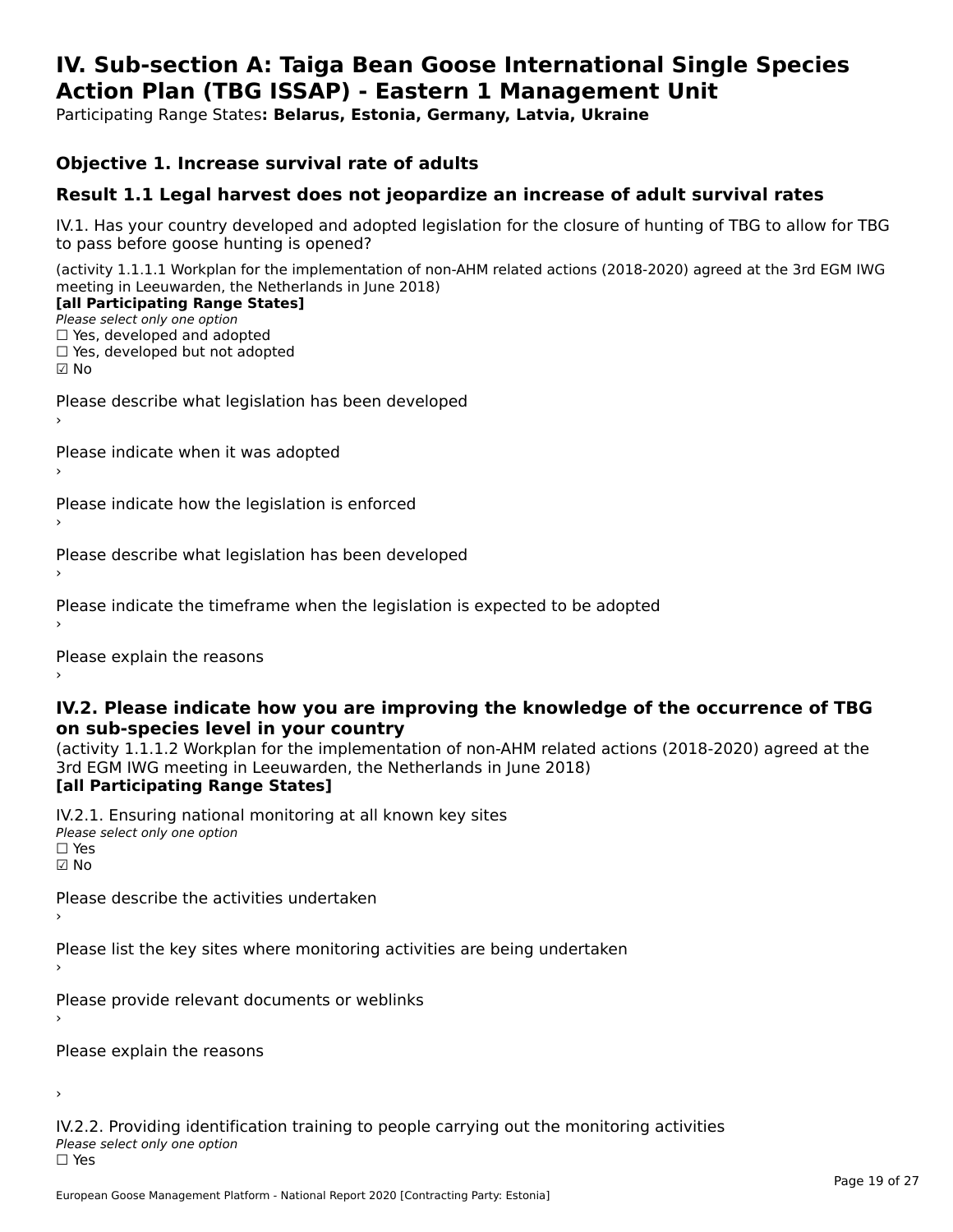```
☑ No
```

```
Please describe the activities undertaken›Please provide relevant identification materials or weblinks, if available
Please explain the reasons
IV.2.3. Providing equipment to people carrying out the monitoring activities
Please select only one option
☐ Yes☑ NoPlease describe the activities undertaken›Please provide relevant documents or weblinks
Please explain the reasons
IV.2.4. Carrying out a satellite/GPS tagging project on TBG in the wintering/staging areas
TV:∠:→: Carrying out a Se<br>Please select only one option
☑ NoPlease describe the activities undertaken›Please provide relevant documents or weblinks
Please explain the reasons
IV.2.5. Any other relevant activities
Please select only one option
☐ Yes□ Yes<br>□ No
Please describe the activities undertaken›Please provide relevant documents or weblinks
Result 1.2 Illegal harvest is reduced to non-significant levels
```
IV.3. Does your country implement an awareness-raising campaign for hunters to complement necessary rv.5. Does your court<br>legislation changes?

(activity 1.2.2.1 Workplan for the implementation of non-AHM related actions (2018-2020) agreed at the 3rd EGM IWG meeting in Leeuwarden, the Netherlands in June 2018)

### **[Only for Belarus and Ukraine]**

Please select only one option

riease select only one option<br>□ Yes, an awareness-raising campaign is being implemented<br>□ Yes, an awareness-raising campaign is under development

□ No, but an awareness-raising campaign is under development<br>□ N。

 $\Box$  No

Please indicate who is involved in the implementation (e.g. national NGOs, research institutes, etc.)

Please provide brief details about the activities that are being implemented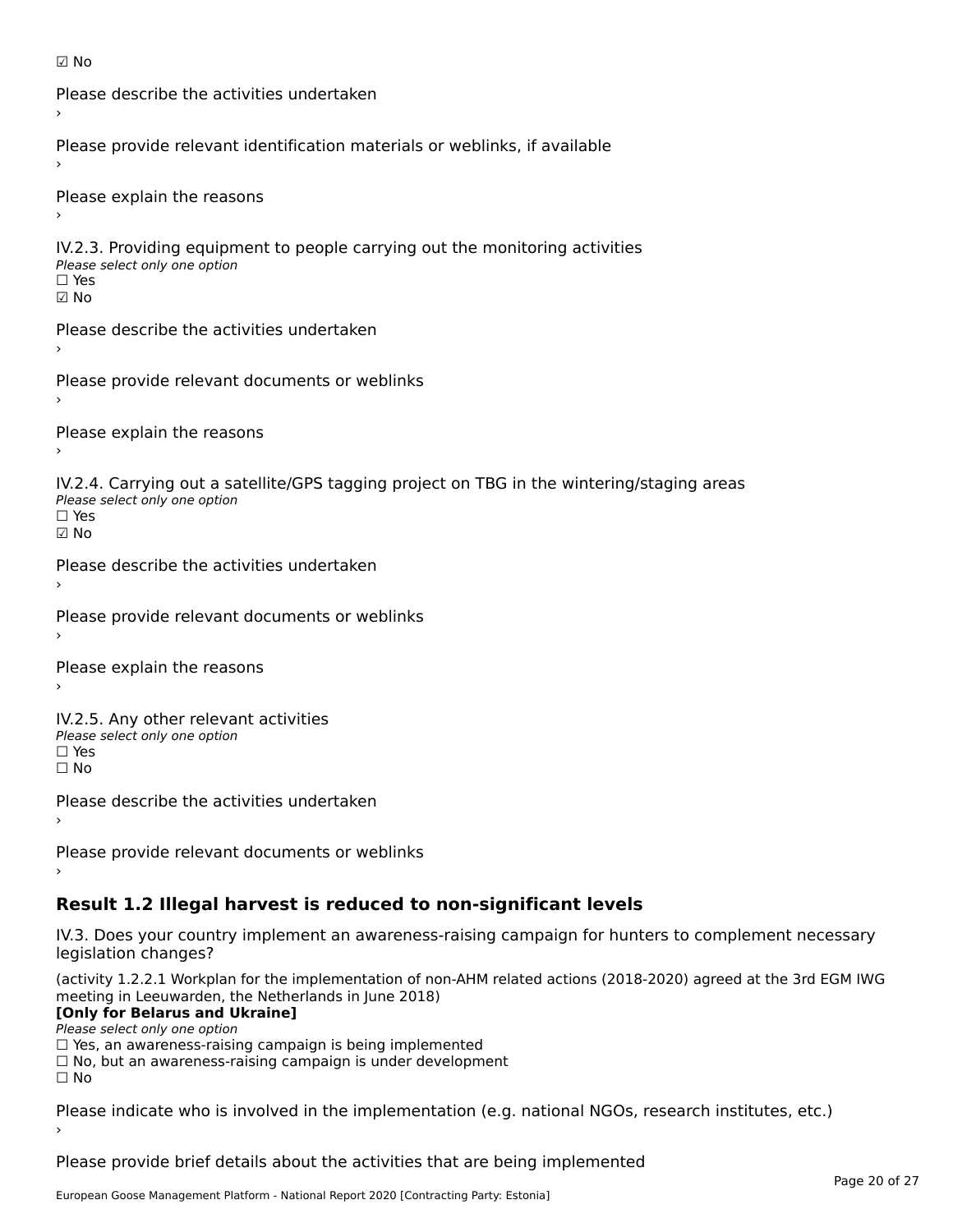Please provide a weblink or upload more information on the campaign Does the campaign include guidance on identification of grey geese? **DOCS THE CAMPATSH THE**<br>Please select only one option □ Yes<br>□ No Please upload identification guides and provide weblinks Please provide further information, if available Please explain the reasons Please indicate who is in charge of developing the campaigns Please provide information on when the development is expected to be finalized Please indicate when the implementation of the campaign is envisaged to start Please provide reasons why an awareness-raising campaign is not in place IV.4. Has special publication on the occurrence of the Taiga Bean Goose been produced and disseminated? (activity 1.2.2.2 Workplan for the implementation of non-AHM related actions (2018-2020) agreed at the 3rd EGM IWG **[Only for Ukraine] □ Yes produced and disseminated**<br>Please select only one option  $\Box$  ies produced and disseminated  $\Box$  ies, currently being produced Please provide details on dissemination, upload publication or provide weblink Please provide details on the timeframe Please indicate who is in charge of producing the publication Please provide details on the dissemination plans Please explain the reasons **Other objectives and results as decided by the EGM IWG Reducing Taiga Bean Goose crippling** IV.5. Have you undertaken any activities to reduce TBG crippling rates? (activity agreed at the 1st EGM IWG meeting in Kristianstad, Sweden in December 2016)

**[all Participating Range States]**[all Participating Range States] **Law Tarticipating Range**<br>Please select only one option □ Yes<br>□ No

›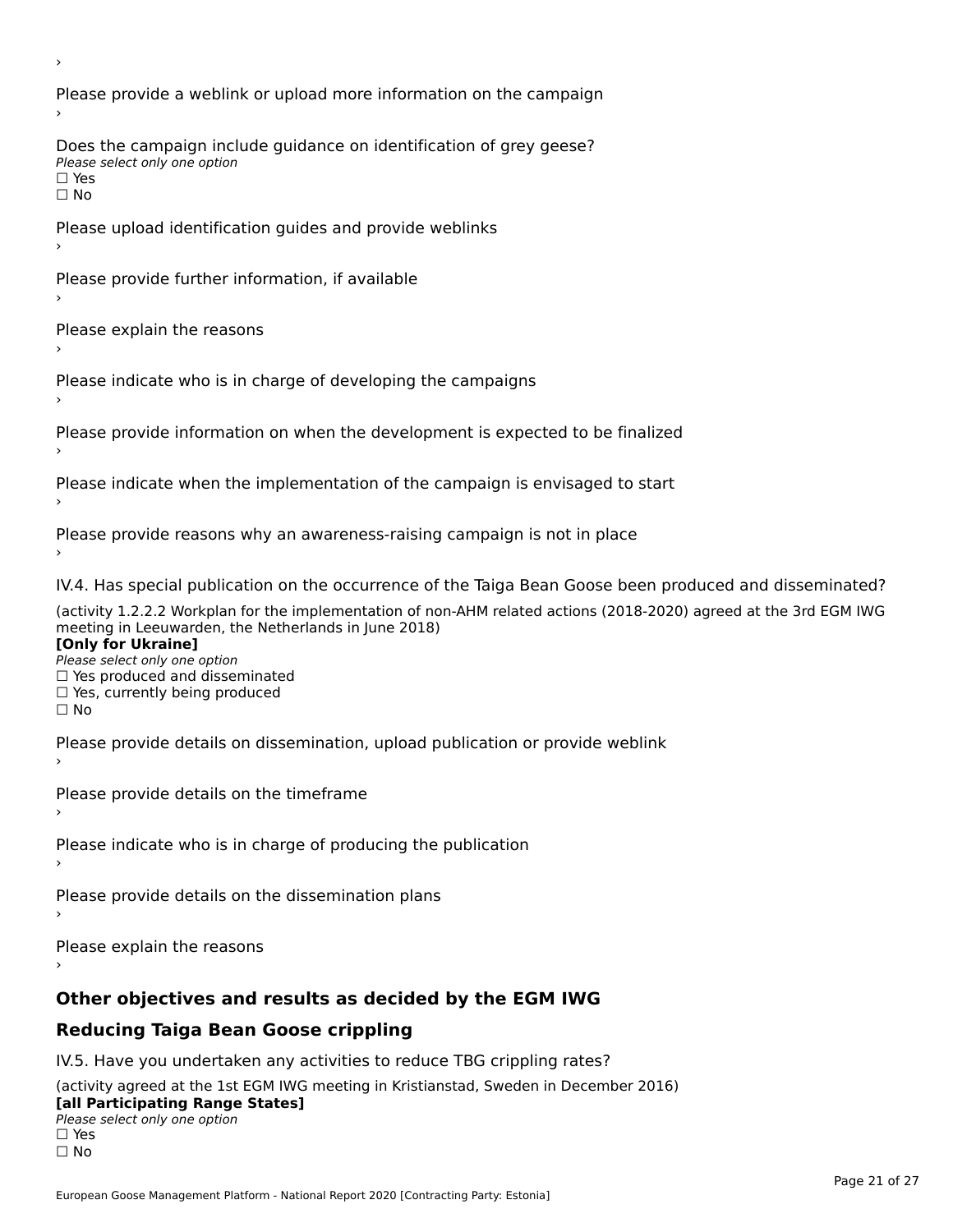☐ Not applicable

```
Please provide details on the activities
```
Please explain the reasons

Please explain the reasons

### **Raising identification skills and awareness amongst hunters**

IV.6. Have training programmes to develop identification skills amongst hunters been organized by national rv.o. riave training pro<br>hunting associations?

(activity agreed at the 1st EGM IWG meeting in Kristianstad, Sweden in December 2016) **[all Participating Range States]**[all Participating Range States] **Lan Tarticipating Range**<br>Please select only one option ☑ Yes☐ No□ Not applicable

Please provide more information on the training programmes

Have the training programmes been developed in cooperation with BirdLife partners and other conservation NGOs?Please select only one option☑ Yes☐ No

```
Please provide a list of cooperating partners
```
Please provide more information of detailed activities with partners

Please upload any relevant materials

Please provide weblinks

Please explain the reasons

Please explain the reasons›

Please explain the reasons

### **Optionally, please provide any other information related to the implementation of the TBG ISSAPTBG ISSAP**

Please provide information here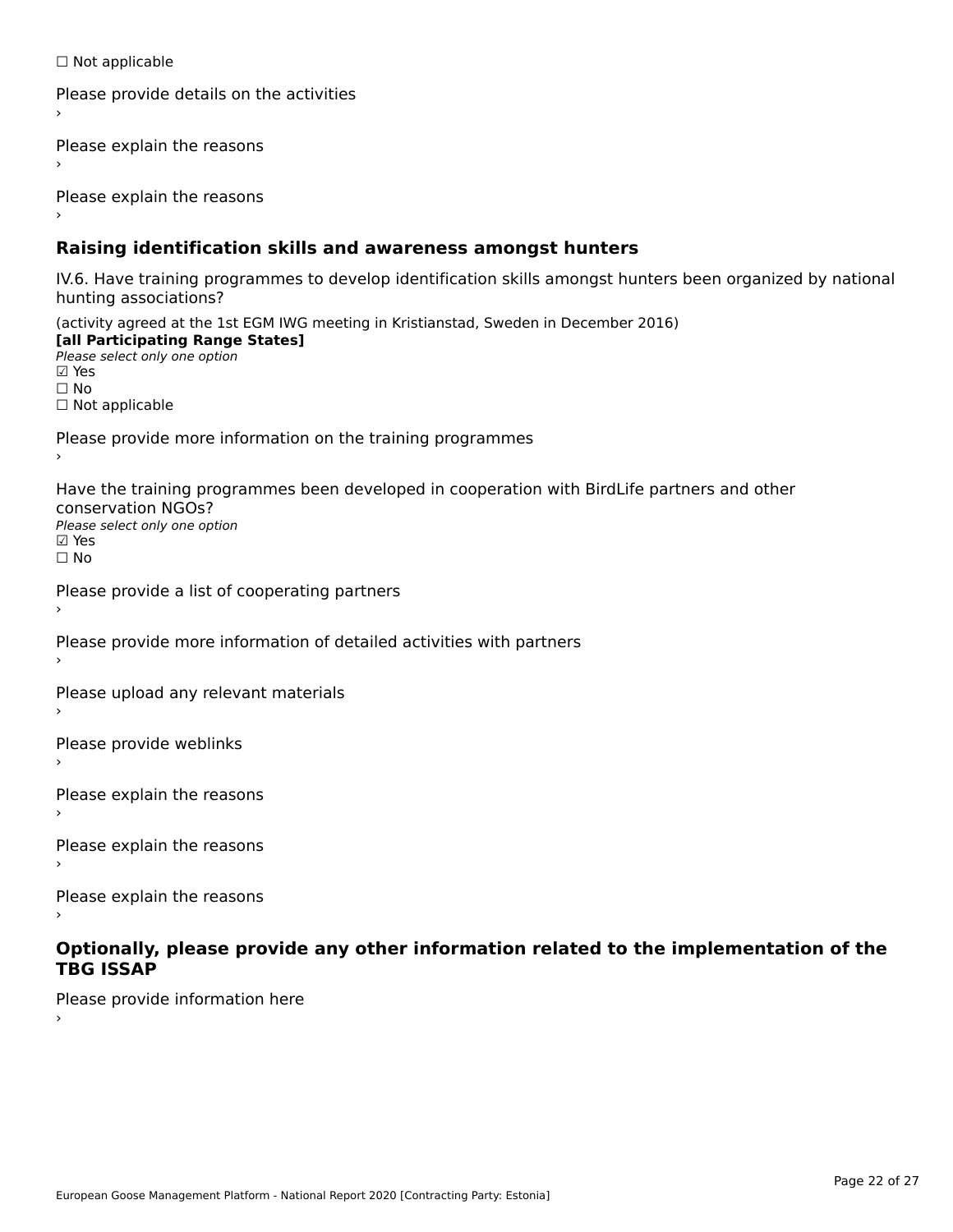# **V. Sub-section B: Taiga Bean Goose International Single SpeciesAction Plan (TBG ISSAP) - Western and Central Management Units**

Participating Range States: **Denmark**, **Finland**, **Norway, Sweden**, **UK**

# **Objective 1 Increase survival rate of adults**

### **Result 1.2 Illegal harvest is reduced to non-significant levels**

V.1. Is TBG shooting investigated in north-east Jutland and Zealand?

(activity 1.2.2.1 Workplan for the implementation of non-AHM related actions (2018-2020) agreed at the 3rd EGM IWG meeting in Leeuwarden, the Netherlands in June 2018) **[Only for Denmark] LOTTLY TOT DETITIONS**<br>Please select only one option

*riease*<br>□ Yes<br>□ No

Please indicate what activities have been undertaken›

Please provide results, relevant publications and weblinks ›

Please explain the reasons

### **Result 1.3: Impact of huntable native predators in breeding and moulting areas is reduced**

V.2. Are annual campaigns undertaken amongst hunters in the breeding areas to strengthen fox v.z. Are annual campaigns und<br>management in your country?

(activity 1.3.1.1 Biannual Taiga Bean Goose implementation plan agreed at the 1st EGM IWG meeting in Kristianstad, Sweden in December 2016)

**[Only for Finland]** Please select only one optionriease<br>□ Yes ים וכ<br>⊡ No

Please list the areas where the campaigns are being undertaken

Please list the hunting associations involved

Please provide any other relevant details and weblinks ›

Please explain the reasons›

V.3. Has fox management in northernmost Finland been further strengthened by the Finnish Wildlife v.5. Has fox management in northernmost F<br>Agency and the Forestry and Parks Service?

(activity 1.3.1.2 Biannual Taiga Bean Goose implementation plan agreed at the 1st EGM IWG meeting in Kristianstad, Sweden in December 2016) Sweden in December 2016)

[Only for Finland]

**Please select only one option** □ Yes<br>□ No

Please explain what activities have taken place

Please provide results, relevant publications and weblinks ›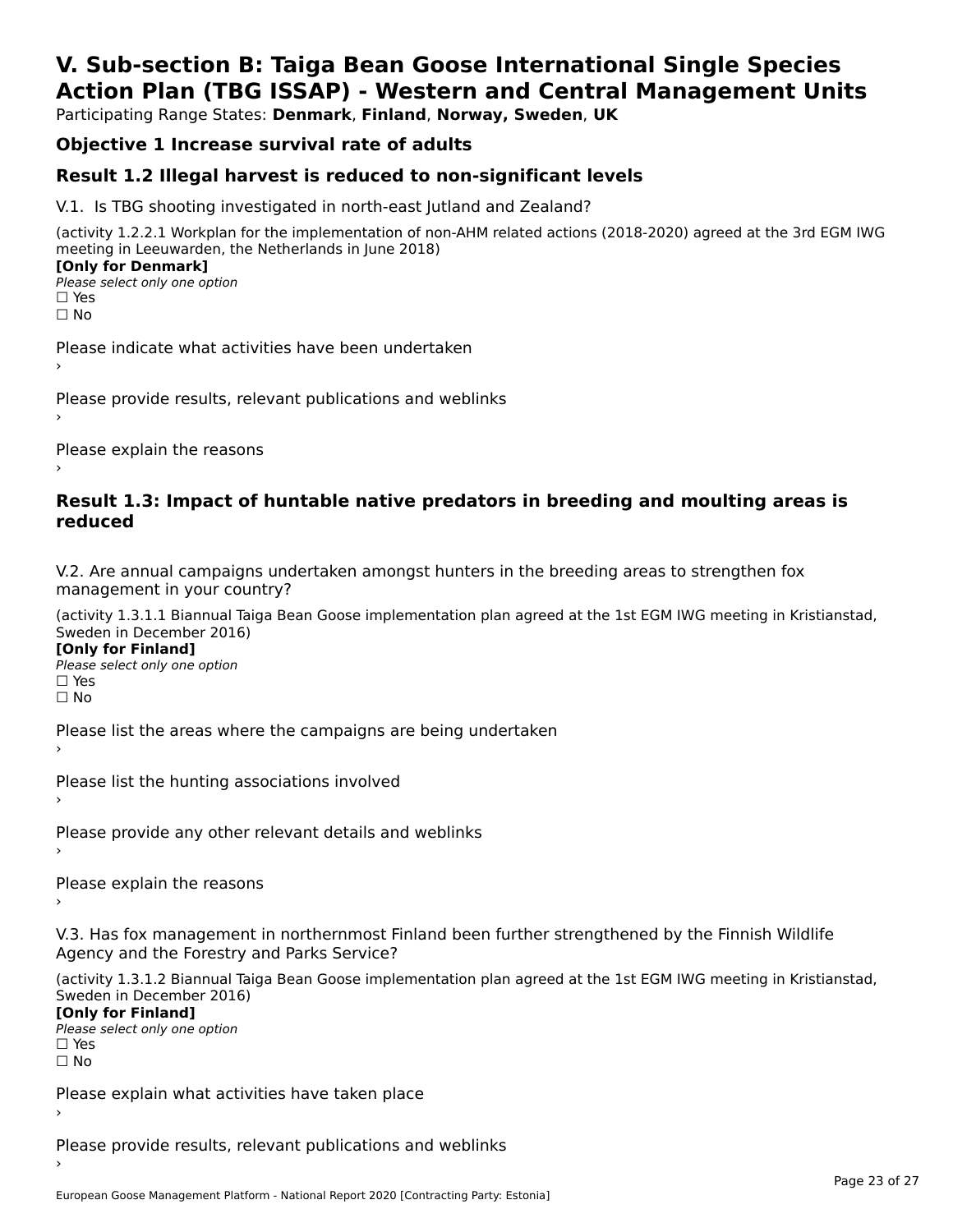# **Result 1.4: Impact of alien predators in breeding and moulting areas is reduced**

V.4. Does your country implement programmes for the eradication of the raccoon dog?

(activity 1.4.1.1 Workplan for the implementation of non-AHM related actions (2018-2020) agreed at the 3rd EGM IWG meeting in Leeuwarden, the Netherlands in June 2018) **[Only for Finland and Sweden]**

**Please select only one option** 

□ Yes<br>□ No

Please provide details about the eradication programme(s) (scope, implementing entities, etc.)

Please provide details on the effectiveness of the programmes

Please provide an update on the current status of the raccoon dog

Please explain the reasons

### **Objective 2. Increase reproductive rates**

### **Result 2.2: Intraspecific competition in spring staging areas is reduced**

V.5. Please provide updates on the implementation of the "fields for geese" programme

(activity 2.2.1.1 Workplan for the implementation of non-AHM related actions (2018-2020) agreed at the 3rd EGM IWG meeting in Leeuwarden, the Netherlands in June 2018) Loury for Swedent

V.6. Please provide information on the continuation and implementation of the "unharvested-fields-forbirds" programme (within the Common Agricultural Policy)birds" programme (within the Common Agricultural Policy)

(activity 2.2.1.2 and 2.2.1.3) **[Only for Finland]** ›

### **Objective 3. Stop ongoing loss, fragmentation and degradation of habitats, and restore lost, fragmented and degraded habitats**

### **Result 3.1: Impact of forestry works is reduced**

V.7. Have working models been developed for wildlife-friendly forest management?

(activity 3.1.1.1 Workplan for the implementation of non-AHM related actions (2018-2020) agreed at the 3rd EGM IWG meeting in Leeuwarden, the Netherlands in June 2018)

### **[Only for Finland]**

**Please select only one option** □ Yes<br>□ No

Please provide details on the working models developed

Are these models being implemented? ∩ne enese moders being<br>Please select only one option □ Yes<br>□ No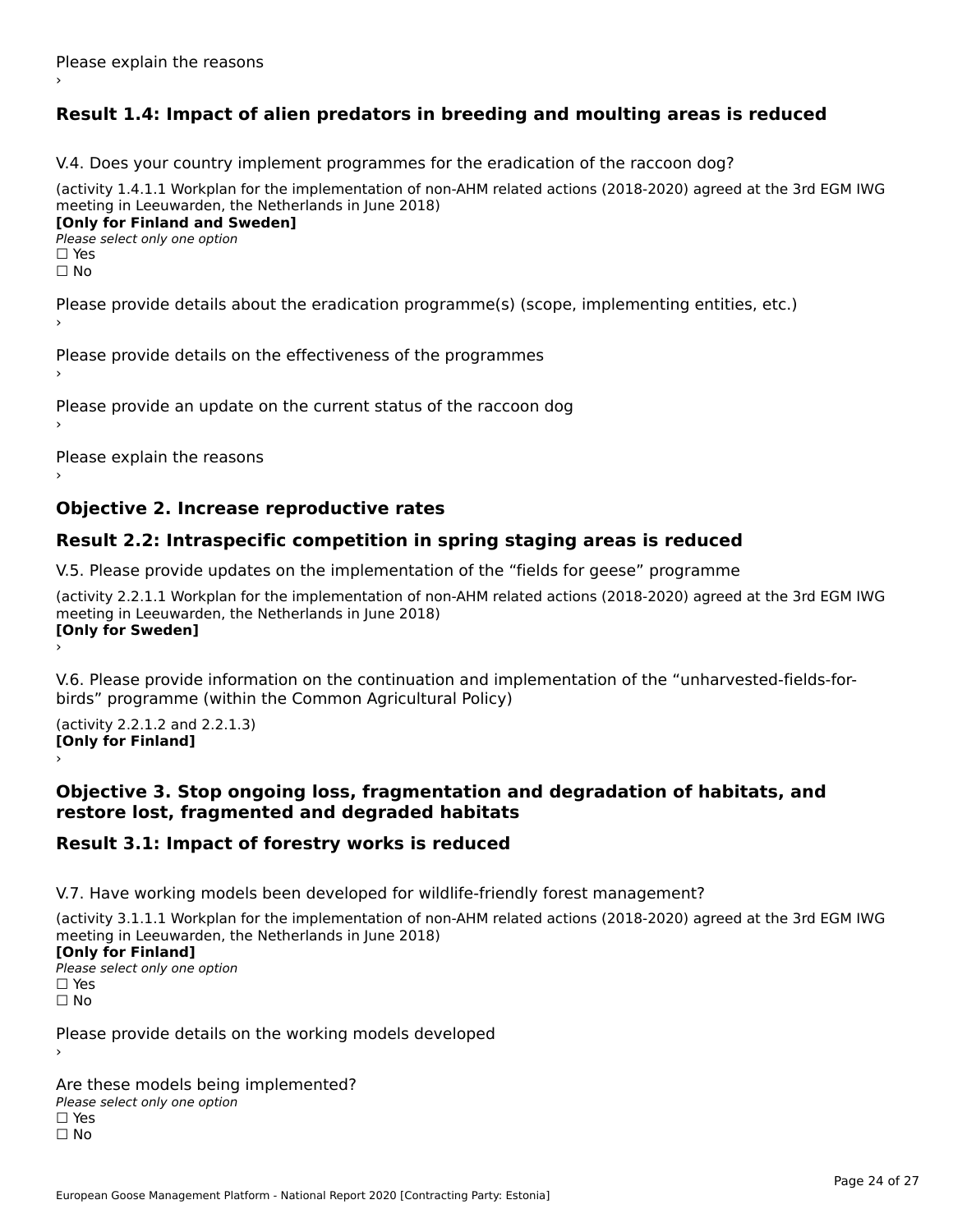Please provide more information on the progress Have these models been promoted to reach forest owners? ∩ave these models bee<br>Please select only one option □ Yes<br>□ No Please provide more information Please explain the reasons ›Have these models been promoted to reach forest corporations? ∩ave these models bee<br>Please select only one option □ Yes<br>□ No Please provide more information Please explain the reasons ›Please explain the reasons›Please explain the reasons›

V.8. Please indicate the implementation progress to reach the annual goals for mire restoration

(activity 3.1.2.1 Workplan for the implementation of non-AHM related actions (2018-2020) agreed at the 3rd EGM IWG meeting in Leeuwarden, the Netherlands in June 2018) **[all Participating Range States]** ›

**Result 3.3: Breeding, staging and wintering habitats are not further lost due to oil and gas or renewable energy developments**gas or renewable energy developments

V.9. Are you monitoring the collision risk posed by renewable energy developments to TBG close to the Special Protection Areas, identified as their important wintering sites?

(activity 3.3.1.1 Workplan for the implementation of non-AHM related actions (2018-2020) agreed at the 3rd EGM IWG meeting in Leeuwarden, the Netherlands in June 2018) **[only for Denmark and other Range States as applicable]**

```
Please select only one option
□ Yes<br>□ No
```
Please provide information on the relevant actions that have been undertaken ›

Please provide any results, if available

Please explain the reasons

# **Result 3.4: Impact of agriculture on natural Taiga Bean Goose habitats is minimized**

V.10. Has the area of managed coastal grasslands under the Common Agricultural Policy (CAP) increased in

(activity 3.4.1.1 Workplan for the implementation of non-AHM related actions (2018-2020) agreed at the 3rd EGM IWG meeting in Leeuwarden, the Netherlands in June 2018) **[only for Finland]**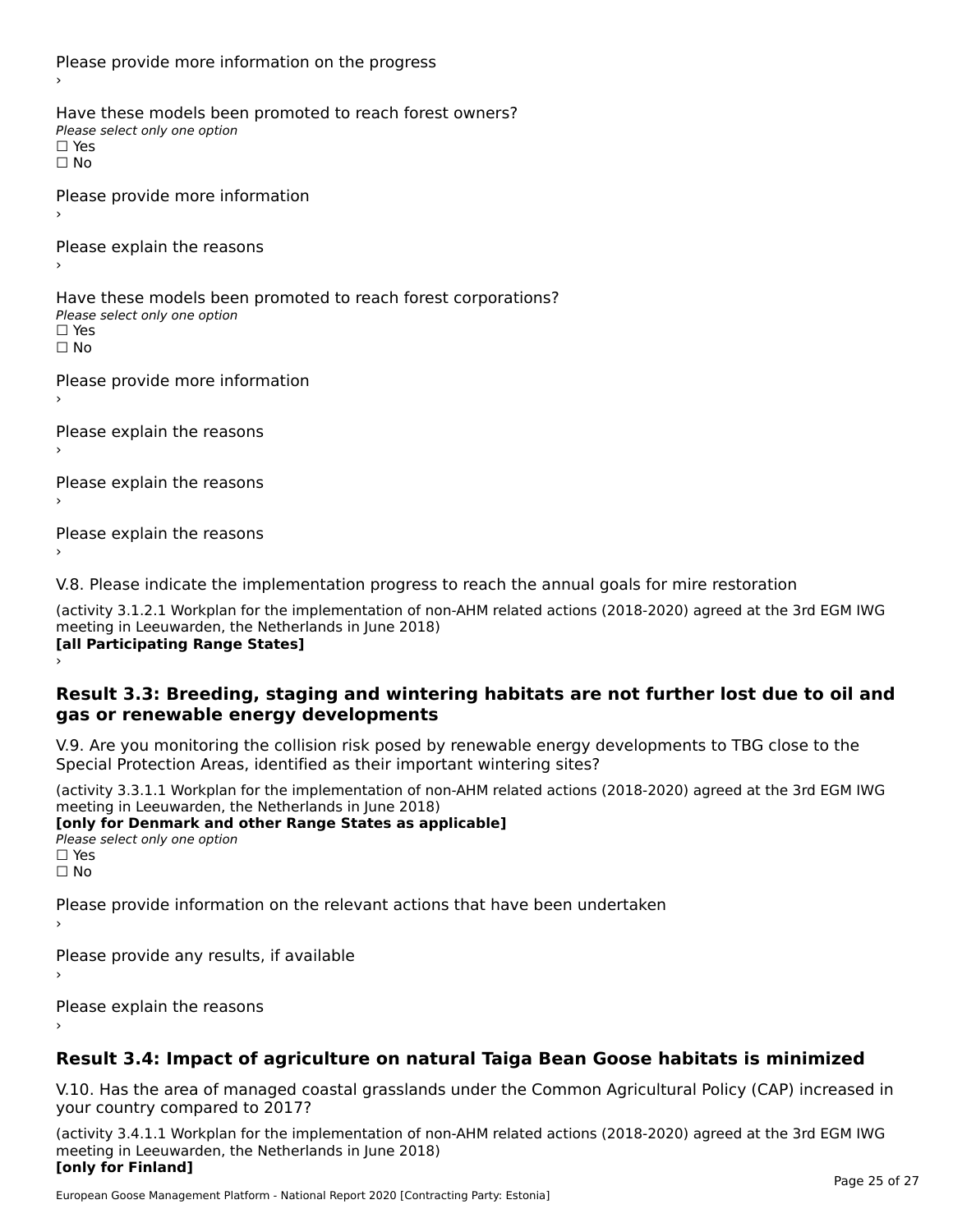Please select only one option □ Yes<br>□ No

Please indicate the size of the total area›

Please indicate the additional area managed since the beginning of 2017

Please describe the activities undertaken on grassland management

Please upload relevant documentation and provide weblinks

Please explain the reasons

### **Other objectives and results as decided by the EGM IWG**

### **Review factors possibly contributing to rapid declines in eastern England and implement appropriate management responses**implement appropriate management responses

V.11. Have possible factors causing population declines in eastern England been reviewed?

(activity 3.4.2. Workplan for the implementation of non-AHM related actions (2018-2020) agreed at the 3rd EGM IWG meeting in Leeuwarden, the Netherlands in June 2018)<br>**[only for UK]** 

**∐omy for OR**<br>Please select only one option □ Yes<br>□ No

Please describe those factors and provide further information as available

Are appropriate management responses to these factors being implemented? Please select only one option ים<br>⊡ No

Please provide information on the activities implemented

Please provide information about the main achievements and results›

Please explain the reasons

Please explain the reasons

**Reducing Taiga Bean Goose crippling**

V.12. Have you undertaken any activities in the past three years to reduce TBG crippling rates?

(activity agreed at the 1st EGM IWG meeting in Kristianstad, Sweden in December 2016) **[all Participating Range States]**

[all Participating Range States] Please select only one option☐ Yesים<br>⊡ No □ Not applicable

Please provide details on the activities